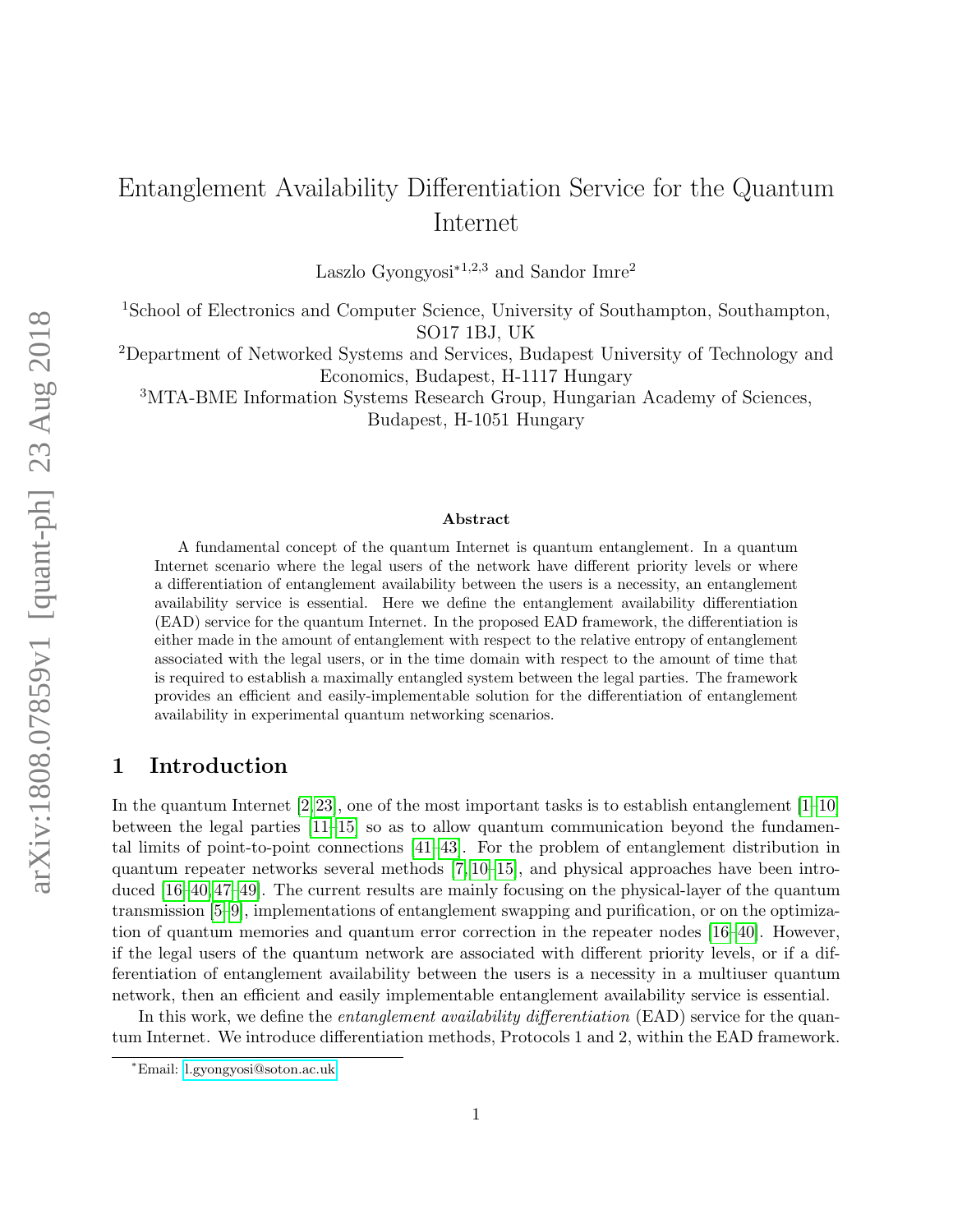In Protocol 1, the differentiation is made in the amount of entanglement associated with the legal users. The metric used for the quantization of entanglement is the relative entropy of entanglement function [\[44–](#page-12-5)[46\]](#page-12-6). In Protocol 2, the differentiation is made in the amount of time that is required to establish a maximally entangled system between the legal parties.

The EAD framework contains a classical phase (Phase 1) for the distribution of timing information between the users of the quantum network. Phase 2 consists of all quantum transmission and unitary operations. In Phase 2, the entanglement establishment is also performed between the parties according to the selected differentiation method.

The entanglement distribution phase of EAD utilizes Hamiltonian dynamics, which allows very efficient practical implementation for both the entanglement establishment and the differentiation of entanglement availability. Using the Hamiltonian dynamics approach as a core protocol of Step 2 of the EAD framework, the entanglement differentiation method requires only unitary operations at the transmitter and requires no entanglement transmission. The application time of the unitaries can be selected as arbitrarily small in the transmitter to achieve an efficient practical realization. The proposed EAD framework is particularly convenient for experimental quantum networking scenarios, quantum communication networks, and future quantum internet.

The novel contributions of our manuscript are as follows:

- We define the entanglement availability differentiation (EAD) service for the quantum Internet.
- The entanglement availability differentiation is achieved via Hamiltonian dynamics between the users of the quantum network.
- The EAD framework can differentiate in the amount of entanglement with respect to the relative entropy of entanglement associated to the legal users (Protocol 1), and also in the time domain with respect to the amount of time that is required to establish a maximally entangled system (Protocol 2) between the legal parties.
- The framework provides an efficient and easily-implementable solution for the differentiation of entanglement availability in experimental quantum networking scenarios.

This paper is organized as follows. Section [2](#page-1-0) defines the framework for the proposed entanglement differentiation methods. Section [3](#page-4-0) discusses the entanglement differentiation schemes. Finally, Section [4](#page-8-0) concludes the results. Supplemental information is included in the Appendix.

# <span id="page-1-0"></span>2 System Model

The proposed EAD service allows differentiation in the amount of entanglement shared between the users or the amount of time required for the establishment of maximally entangled states between the users. The defined service requires no entanglement transmission to generate entanglement between the legal parties. The differentiation service consists of two phases: a classical transmission phase (Phase 1) to distribute side information for the entanglement differentiation and a quantum transmission phase (Phase 2), which covers the transmission of unentangled systems between the users and the application of local unitary operations to generate entanglement between the parties.

The proposed entanglement availability differentiation methods are detailed in Protocol 1 and Protocol 2. The protocols are based on a core protocol (Protocol 0) that utilizes Hamiltonian dynamics for entanglement distribution in quantum communication networks (see Section [A.1\)](#page-13-0). The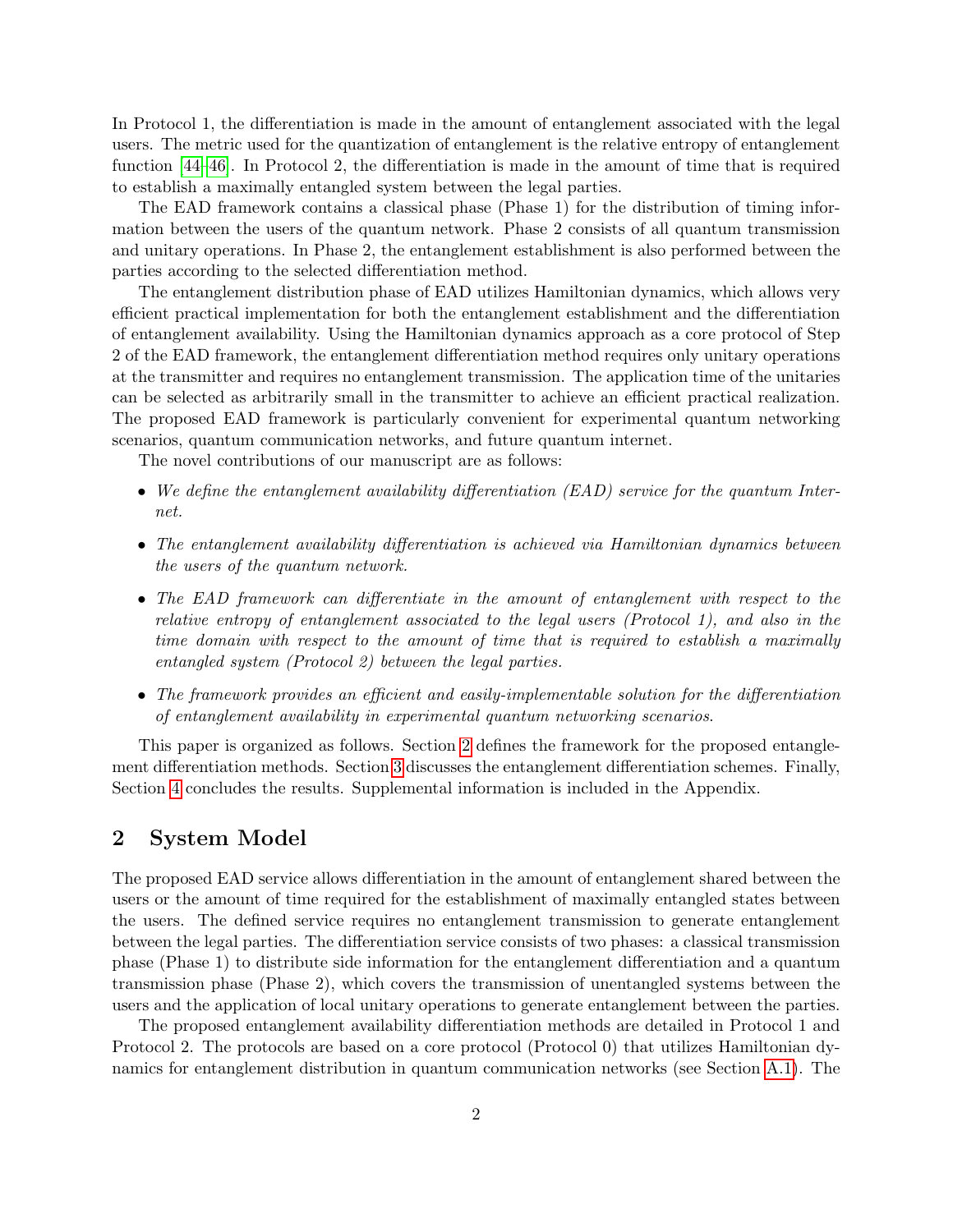aim of the proposed entanglement differentiation protocols (Protocol 1 and Protocol 2) is different from the aim of the core protocol, since Protocol 0 serves only the purpose of entanglement distribution, and allows no entanglement differentiation in a multiuser quantum network. Protocol 0 is used only in the quantum transmission phase and has no any relation with a classical communication phase.

#### 2.1 Classical Transmission Phase

In the classical transmission phase (Phase 1), the timing information of the local Hamiltonian operators are distributed among the legal parties by an  $\mathcal E$  encoder unit. The content of the timing information depends on the type of entanglement differentiation method. The Hamiltonian operators will be applied in the quantum transmission phase (Phase 2) to generate entangled systems between the users. Since each types of entanglement differentiation requires the distribution of different timing information between the users, the distribution of classical timing information will be discussed in detail in Section [3.](#page-4-0)

### 2.2 Quantum Transmission Phase

The quantum transmission phase (Phase 2) utilizes a core protocol for the entanglement distribution protocol of the EAD framework. The core protocol requires no entanglement transmission for the entanglement generation, only the transmission of an unentangled quantum system (i.e., separable state [\[10–](#page-10-2)[15\]](#page-10-4)) and the application of a unitary operation for a well-defined time in the transmit user. The core protocol of the quantum transmission phase for a user-pair is summarized in Protocol 0. It assumes the use of redundant quantum parity code  $[7]$  for the encoding<sup>[1](#page-2-0)</sup>. For a detailed description of Protocol 0, see Section [A.1.](#page-13-0)

### 2.3 Framework

In our multiuser framework, the quantum transmission phase is realized by the core protocol of Phase 2; however, time t of the Hamiltonian operator is selected in a different way among the users, according to the selected type of differentiation. For an *i*-th user  $U_i$ , the application time of the local unitary is referred to as  $T_{U_i}$ . Without loss of generality, the *i*-th transmit user is referred to as  $U_i$ , and the *i*-th receiver user is  $B_i$ .

In the system model, the user pairs can use the same physical quantum link, therefore in the physical layer the users can communicate over the same quantum channel. On the other hand, in a logical layer representation of the protocols, the communication between the user pairs formulate logically independent channels.

The method of entanglement differentiation service is summarized in Fig. [1.](#page-4-1) The basic model consists of two phases: distribution of timing information over classical links (Fig.  $1(a)$ ) and the transmission of quantum systems and the application of local unitary operations (Fig. [1\(](#page-4-1)b)).

<span id="page-2-0"></span><sup>&</sup>lt;sup>1</sup>Actual coding scheme can be different.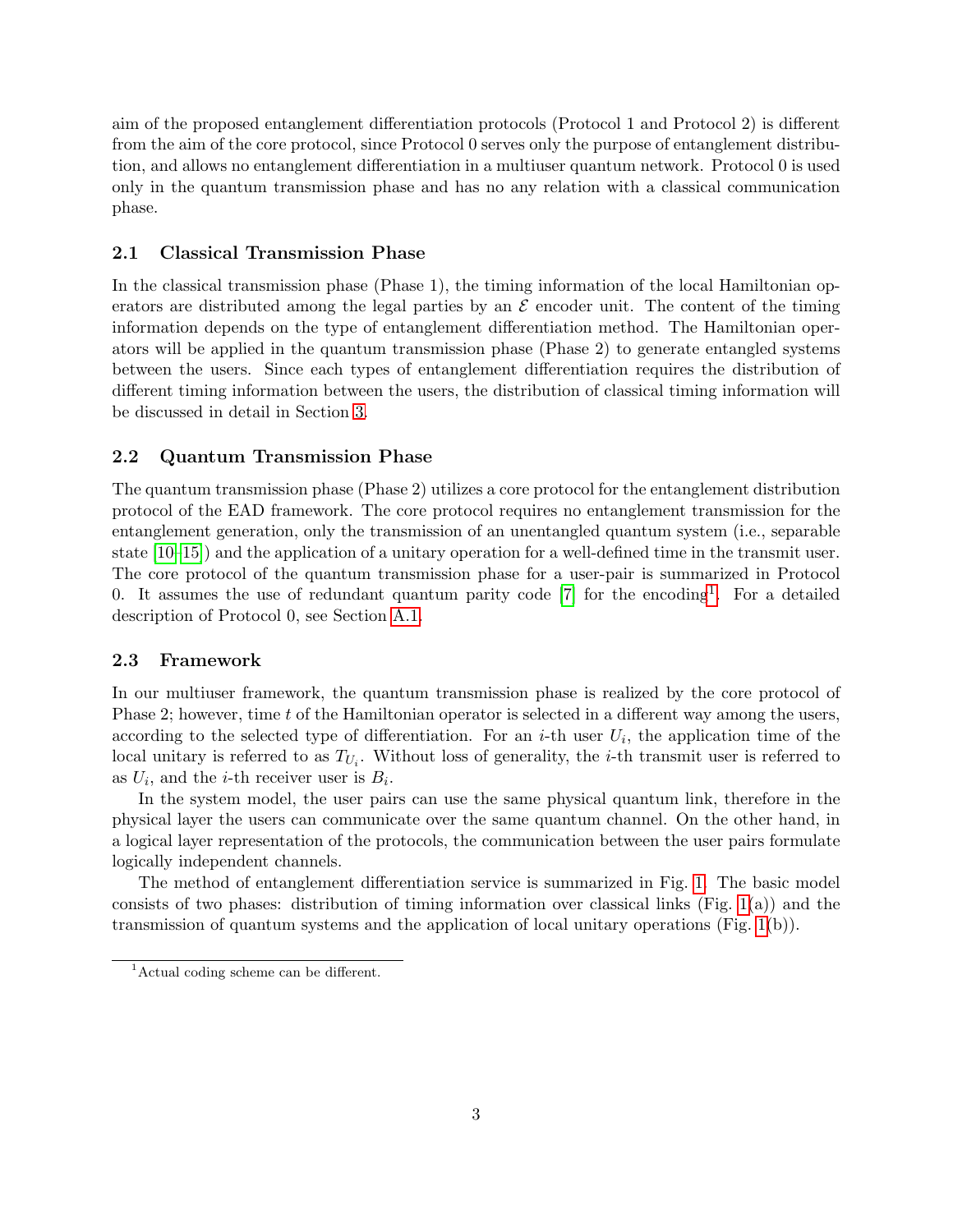#### Protocol 0 Core Protocol

**Step 1.** Alice (transmitter node) and Bob (receiver node) agree on a time  $t$ , in which they want to establish entanglement between subsystems A and B. Alice generates a separable initial system  $AB$ , with no entanglement between A and B as

<span id="page-3-0"></span>
$$
\rho_{AB} = \frac{1}{2} |\psi_+ \rangle \langle \psi_+ | + \frac{1}{2} |\phi_+ \rangle \langle \phi_+ | , \qquad (1)
$$

where  $|\psi_{+}\rangle = \frac{1}{\sqrt{2}}$  $\frac{1}{2}$  (|01\ $\rangle +$ |10\ $\rangle$ ), | $\phi_{+}\rangle = \frac{1}{\sqrt{2}}$  $\frac{1}{2}$  (|00\inepsilon + |11\mathbf{11}). Alice encodes subsystem B,  $|\varphi_B\rangle = \alpha |0\rangle + \beta |1\rangle$  via an  $(m, n)$  redundant quantum parity code as

$$
|\delta_B\rangle^{(m,n)} = \alpha|\chi_+\rangle_1^{(m)}\dots|\chi_+\rangle_n^{(m)} + \beta|\chi_-\rangle_1^{(m)}\dots|\chi_-\rangle_n^{(m)},\tag{2}
$$

where  $|\chi_{\pm}\rangle^{(m)} = |0\rangle^{\otimes m} \pm |1\rangle^{\otimes m}$ , and sends subsystem B to Bob through the network of n intermediate transfer nodes. Each intermediate transfer nodes  $\mathcal{N}_{1...n}$  receives and retransmits  $|\delta_B\rangle^{(m,n)}$ . Bob receives  $|\delta_B\rangle^{(m,n)}$  and decodes it.

**Step 2.** Alice prepares a system C, denoted by density  $\rho_C = \frac{1}{2}$  $\frac{1}{2}(I + s\sigma^x)$  which is completely uncorrelated from  $\rho_{AB}$ , where I is the identity operator,  $\sigma^x$  is the Pauli X matrix, while s is a constant. Alice applies a unitary  $U'_{AC}$  on A and C, which produces the initial system  $ABC$  with no entanglement between A and B as

<span id="page-3-1"></span>
$$
\rho_{ABC} = U'_{AC}\rho_{AB}\rho_C (U'_{AC})^{\dagger} = \frac{1}{2} |\psi_+\rangle \langle \psi_+| |+\rangle \langle +| + \frac{1}{2} |\phi_+\rangle \langle \phi_+| |-\rangle \langle -| , \qquad (3)
$$

where  $|\pm\rangle = \frac{1}{\sqrt{2}}$  $\frac{1}{2}$  (|0\int\_1\times).

**Step 3.** Alice applies the unitary  $U_{AC}$  on subsystem AC for a time t, as

$$
U_{AC} = \exp(-iH_{AC}t) = \cos(t) I - i\sin(t)\sigma_A^x \sigma_C^x,
$$
\n(4)

where

<span id="page-3-3"></span>
$$
H_{AC} = \sigma_A^x \sigma_C^x \tag{5}
$$

is the Hamiltonian with energy  $E_{AC}$ 

<span id="page-3-2"></span>
$$
E_{AC} = \frac{1}{2}\hbar 2\pi \left(\frac{1}{4t}\right),\tag{6}
$$

where  $\hbar$  is the reduced Planck constant, which results in the maximally entangled  $AB$ system with probability  $p = 1$  as

$$
\sigma_{AB} = \frac{1}{2} \left( |\psi_+ \rangle - i |\phi_+ \rangle \right) \left( \langle \psi_+ | + i \langle \phi_+ | \right). \tag{7}
$$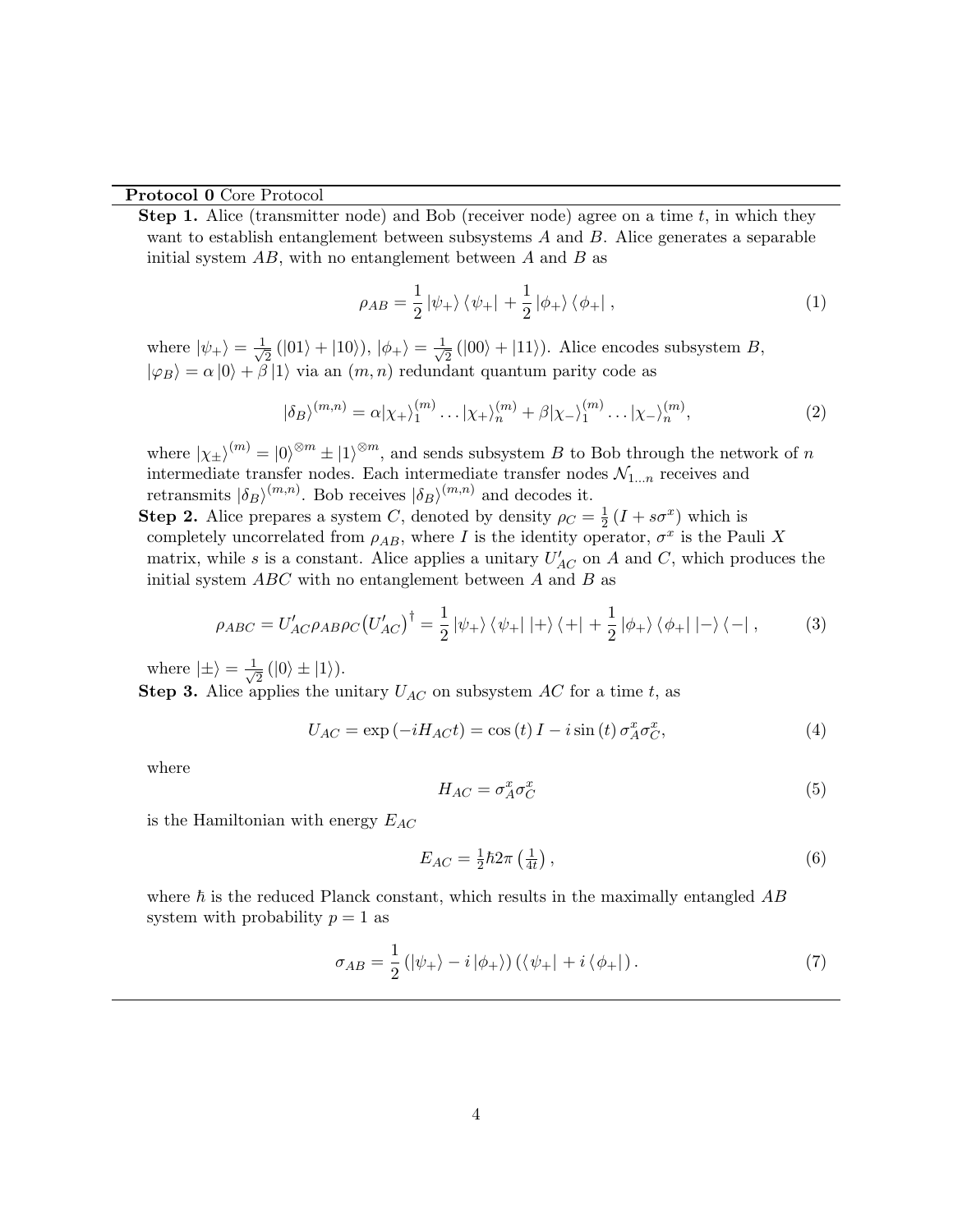

<span id="page-4-1"></span>Figure 1: Framework of the entanglement differentiation service in a multiuser quantum network. (a): Phase 1. Classical transmission. The  $\mathcal E$  encoder unit distributes the timing information for the legal transmit users  $U_1, \ldots, U_K$  and receiver users  $B_1, \ldots, B_K$  via a classical channel. (b): Phase 2. Quantum transmission. The users apply the core protocol for the entanglement establishment. Then, using the received timing information the transmit users  $U_1, \ldots, U_K$  apply the local unitaries for time  $T_{U_1}, \ldots, T_{U_K}$ .

# <span id="page-4-0"></span>3 Methods of Entanglement Availability Differentiation

The EAD service defines different types of differentiation. The differentiation can be achieved in the amount of entanglement in terms of the relative entropy of entanglement between the users (Protocol 1 : differentiation in the amount of entanglement). In this method, all users have knowledge of a global oscillation period [\[10\]](#page-10-2) of time for the application of their local unitaries, but the users will get different amounts of entanglement as a result.

The differentiation is also possible in the amount of time that is required to establish a maximally entangled system between the users (*Protocol 2*: differentiation in the time domain). In this method, all users get a maximally entangled system as a result; however, the time that is required for the entanglement establishment is variable for the users, and there is also no global oscillation period of time.

### 3.1 Differentiation in the Amount of Entanglement

The differentiation of the entanglement amount between the users allows us to weight the entanglement amount between the users in terms of relative entropy of entanglement. Using the timing information distributed in Phase 1 between the K transmit users  $U_1, \ldots, U_K$ 

<span id="page-4-2"></span>
$$
T_{U_i} = x_{U_i} + (\pi/4), i = 1, \dots, K,
$$
\n(8)

where

$$
x_{U_i} \in \left[ -\left(\frac{\pi}{4}\right), \left(\frac{\pi}{4}\right) \right],\tag{9}
$$

for an *i*-th transmit user  $U_i$ , the protocol generates an initial system  $ABC$ , transmits separable B to receiver  $B_i$ , and applies the local unitary  $U_{AC}$  on subsystem AC for time  $T_{U_i}$  (using the core protocol of Phase 2). Depending on the selected  $T_{U_i}$ , the resulting  $AB$  subsystem between users  $U_i$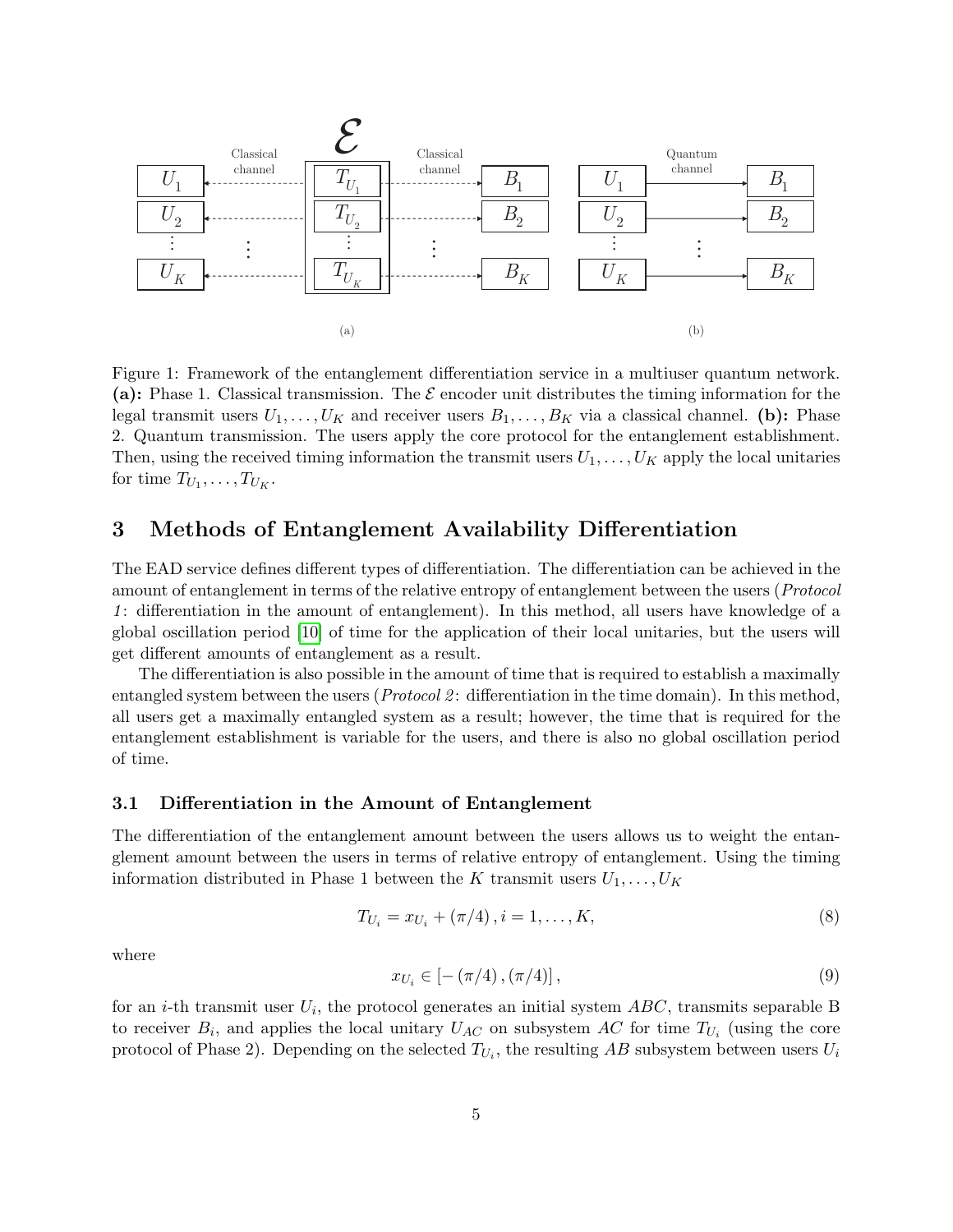and  $B_i$  contains the selected amount of entanglement,

$$
E^{(T_{U_i})} (U_i : B_i) \le 1.
$$
\n
$$
(10)
$$

#### 3.1.1 Relative Entropy of Entanglement

In the proposed service framework, the amount of entanglement is quantified by the  $E(\cdot)$  relative entropy of entanglement function. By definition, the  $E(\rho)$  relative entropy of entanglement function of a joint state  $\rho$  of subsystems A and B is defined by the  $D(\cdot|\cdot)$  quantum relative entropy function, without loss of generality as

$$
E(\rho) = \min_{\rho_{AB}} D(\rho \| \rho_{AB}) = \min_{\rho_{AB}} \text{Tr}(\rho \log \rho) - \text{Tr}(\rho \log(\rho_{AB})), \tag{11}
$$

where  $\rho_{AB}$  is the set of separable states  $\rho_{AB} = \sum_{i=1}^{n} p_i \rho_{A,i} \otimes \rho_{B,i}$ .

#### 3.1.2 Differentiation Service

The Phases 1 and 2 of the method of entanglement amount differentiation (Protocol 1) are as included in Protocol 1.

**Step 1.** Let  $U_i$ ,  $i = 1, ..., K$  be the set of transmit users, and  $B_i$ ,  $i = 1, ..., K$  are the receiver users. Distribute the  $T_{U_i} = x_{U_i} + (\pi/4), i = 1, \ldots, K$ , where  $x_{U_i} \in [-(\pi/4), (\pi/4)],$ timing information via an encoder unit  $\mathcal E$  between all transmit users using a classical authenticated channel (Phase 1).

**Step 2**. In the transmit user  $U_i$ , generate the initial system  $ABC$ , transmit separable B to receiver  $B_i$ , and apply the local unitary  $U_{AC}$  on subsystem AC for time  $T_{U_i}$  (Core protocol of Phase 2 between the users).

**Step 3**. The resulting AB subsystem after total time  $T = T_{U_i}$  between users  $U_i$  and  $B_i$ contains entanglement  $E^{(T_{U_i})}(U_i:B_i) = \sin^2(2(\frac{\pi}{4}+x_{U_i})).$ 

**Description** In the quantum transmission phase, the entanglement oscillation in AB is generated by the energy E of the Hamiltonian H [\[10\]](#page-10-2). This oscillation has a period of time  $T_{\pi}$ , which exactly equals to 4t,

$$
T_{\pi} = 4t,\tag{12}
$$

where t is determined by Alice and Bob. In other words, time t identifies  $\pi/4$ , where  $\pi$  is the oscillation period. Therefore, in Protocol 1, the density  $\sigma_{ABC}$  of the final ABC state is as

$$
\sigma_{ABC} = |\varphi(t)\rangle \langle \varphi(t)|_{ABC} = U\rho_0 U^{\dagger} \n= \frac{1}{2} \left( U_{AC} |\psi_{+}\rangle \langle \psi_{+} | + \rangle \langle + | U_{AC}^{\dagger} \rangle + \frac{1}{2} \left( U_{AC} |\phi_{+}\rangle \langle \phi_{+} | - \rangle \langle - | U_{AC}^{\dagger} \right), \tag{13}
$$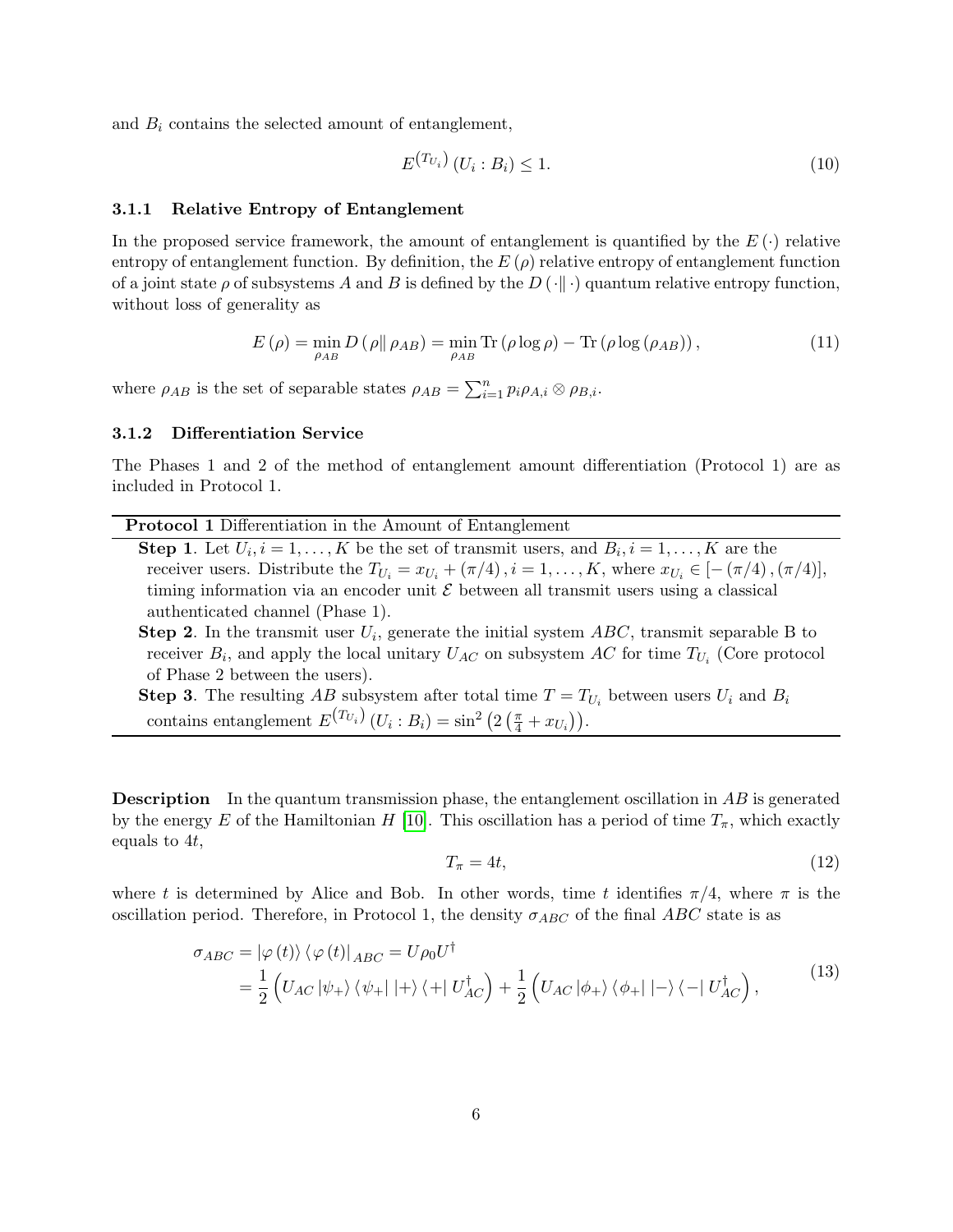where  $\left\vert \varphi\left( t\right) \right\rangle _{ABC}$  at time  $t$  is evaluated as

$$
\begin{split}\n&\left|\varphi(t)\right\rangle_{ABC} \\
&= \frac{1}{\sqrt{2}}\left(\cos\left(t\right)\left(\left|\psi_{+}\right\rangle\right|+\right)-i\sin\left(t\right)\left(\left|\phi_{+}\right\rangle\right|+\right)\right) + \frac{1}{\sqrt{2}}\left(\cos\left(t\right)\left(\left|\phi_{+}\right\rangle\right|-\right) + i\sin\left(t\right)\left(\left|\psi_{+}\right\rangle\right|-\right)) \\
&= \frac{1}{\sqrt{2}}\left(\cos\left(t\right)\left(\left|\psi_{+}\right\rangle\right) - i\sin\left(t\right)\left(\left|\phi_{+}\right\rangle\right)\right| + \right\rangle + \frac{1}{\sqrt{2}}\left(\cos\left(t\right)\left(\left|\phi_{+}\right\rangle\right) + i\sin\left(t\right)\left(\left|\psi_{+}\right\rangle\right)\right|-\right\rangle\n\end{split} \tag{14}
$$

which at  $T_{U_i}$  (see [\(8\)](#page-4-2)) of user  $U_i$ , for a given  $x_{U_i}$  is evaluated as

$$
\begin{split}\n|\varphi(T_{U_i})\rangle_{ABC} \\
&= \frac{1}{\sqrt{2}} \left( \cos\left(\frac{\pi}{4} + x_{U_i}\right) (|\psi_+) \right) - i \sin\left(\frac{\pi}{4} + x_{U_i}\right) (|\phi_+) \right) |+ \rangle \\
&+ \frac{1}{\sqrt{2}} \left( \cos\left(\frac{\pi}{4} + x_{U_i}\right) (|\phi_+) \right) + i \sin\left(\frac{\pi}{4} + x_{U_i}\right) (|\psi_+) \right) |- \rangle \\
&= \frac{1}{\sqrt{2}} \left( \frac{\left(\frac{1}{\sqrt{2}} \left(\cos\left(x_{U_i}\right)\right) - \frac{1}{\sqrt{2}} \left(\sin\left(x_{U_i}\right)\right) \right) (|\psi_+) \right)}{-i \left(\frac{1}{\sqrt{2}} \left(\cos\left(x_{U_i}\right)\right) + \frac{1}{\sqrt{2}} \left(\sin\left(x_{U_i}\right)\right) \right) (|\phi_+) \right)} \right) |+ \rangle \\
&+ \frac{1}{\sqrt{2}} \left( \frac{\left(\frac{1}{\sqrt{2}} \left(\cos\left(x_{U_i}\right)\right) - \frac{1}{\sqrt{2}} \left(\sin\left(x_{U_i}\right)\right) \right) (|\phi_+) \right)}{+i \left(\frac{1}{\sqrt{2}} \left(\cos\left(x_{U_i}\right)\right) - \frac{1}{\sqrt{2}} \left(\sin\left(x_{U_i}\right)\right) \right) (|\psi_+) \right)} \right) |- \rangle, \n\end{split}
$$
\n(15)

where the sign change on  $U_{AC}(\vert \phi_+ \rangle \vert -\rangle)$  is due to the  $\vert -\rangle$  eigenstate on C, and where

$$
\frac{1}{\sqrt{2}}\left(\cos\left(x_{U_i}\right)\right) - \frac{1}{\sqrt{2}}\left(\sin\left(x_{U_i}\right)\right)\left(|\phi_+\rangle\right) + i\left(\frac{1}{\sqrt{2}}\left(\cos\left(x_{U_i}\right)\right) + \frac{1}{\sqrt{2}}\left(\sin\left(x_{U_i}\right)\right)\right)\left(|\psi_+\rangle\right) \n= i\left(\left(\frac{1}{\sqrt{2}}\left(\cos\left(x_{U_i}\right)\right) + \frac{1}{\sqrt{2}}\left(\sin\left(x_{U_i}\right)\right)\right)\left(|\psi_+\rangle\right) - i\left(\frac{1}{\sqrt{2}}\left(\cos\left(x_{U_i}\right)\right) - \frac{1}{\sqrt{2}}\left(\sin\left(x_{U_i}\right)\right)\right)\left(|\phi_+\rangle\right)\right).
$$
\n(16)

Thus, up to the global phase, both states are the same.

Therefore, the  $\ket{\varphi(T_{U_i})}_{ABC}$  system state of  $ABC$  at  $T_{U_i}$  is yielded as

$$
|\varphi(T_{U_i})\rangle_{ABC} = \frac{1}{\sqrt{2}} |\xi(T_{U_i})\rangle_{AB}|+\rangle + \frac{1}{\sqrt{2}} |\xi(T_{U_i})\rangle_{AB}|-\rangle, \qquad (17)
$$

therefore, the resulting time AB state at  $t = T_{U_i} = x_{U_i} + (\pi/4)$  and  $x_{U_i} \neq 0$ ,  $|\xi(T_{U_i})\rangle_{AB}$  is a non-maximally entangled system

$$
\left|\xi(T_{U_i})\right\rangle_{AB} = \frac{1}{\sqrt{2}} (\cos(x_{U_i})) + \frac{1}{\sqrt{2}} (\sin(x_{U_i})) \left(|\psi_+\rangle\right) -i \left(\frac{1}{\sqrt{2}} (\cos(x_{U_i})) - \frac{1}{\sqrt{2}} (\sin(x_{U_i})) \right) \left(|\phi_+\rangle\right),
$$
\n(18)

with entanglement between user  ${\cal U}_i$  and  ${\cal B}_i$  as

$$
E^{(T_{U_i})}\left(U_i:B_i\right) = \sin^2\left(2\left(\frac{\pi}{4} + x_{U_i}\right)\right). \tag{19}
$$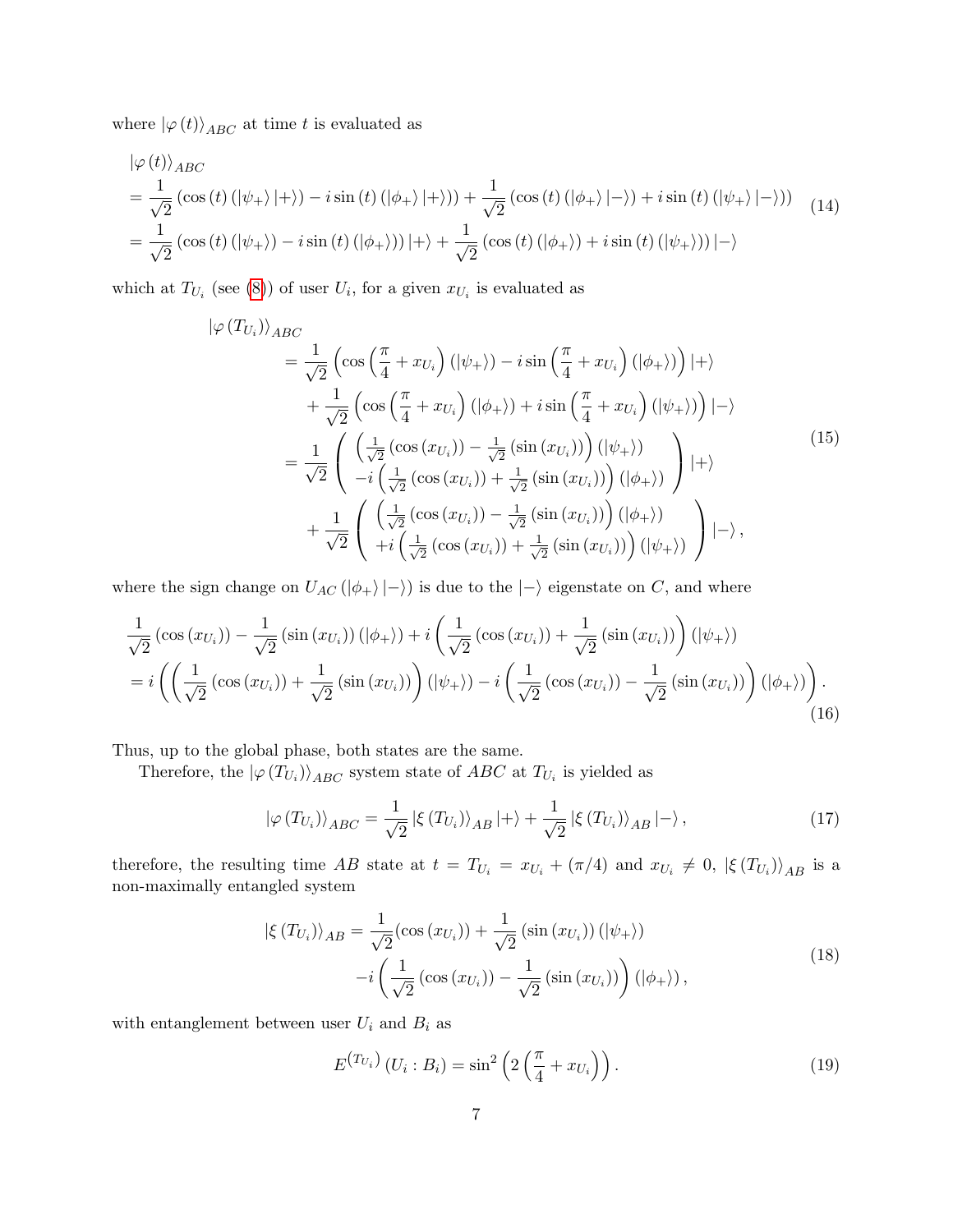## 3.2 Differentiation in the Time Domain

In the time domain differentiation service, a transmit user  $U_i$  generates the initial system  $ABC$ , transmits separable B to receiver  $B_i$ , and applies the local unitary  $U_{AC}$  on subsystem AC for time  $T_{U_i}(\pi/4)$  (using the core protocol of Phase 2). Using the oscillation period  $T_{\pi}(U_i : B_i)$  distributed in Phase 1, the resulting  $AB$  subsystem after total time

$$
T = T_{U_i} (\pi/4) = T_{\pi} (U_i : B_i) / 4
$$
\n(20)

between users  $U_i$  and  $B_i$ ,  $i = 1, ..., K$  is a maximally entangled system,  $E^{(T_{\pi})}(U_i : B_i) = 1$ , for all i.

#### 3.2.1 Differentiation Service

The Phases 1 and 2 of the time domain differentiation method (Protocol 2) are as included in Protocol 2.

## Protocol 2 Differentiation in Time Domain

**Step 1**. Let  $U_i$ ,  $i = 1, ..., K$  be the set of transmit users, and  $B_i$ ,  $i = 1, ..., K$  are the receiver users. Let  $T_{\pi}(U_i : B_i)$  be the oscillation time selected for user pairs  $U_i$  and  $B_i$ , and let  $T_{U_i}(\pi/4)$  be defined as

$$
T_{U_i}\left(\frac{\pi}{4}\right) = \frac{T_\pi\left(U_i : B_i\right)}{4}.\tag{21}
$$

For all *i*, distribute the oscillation period of time  $T_{\pi}(U_i : B_i)$  information via an encoder unit  $\mathcal E$  between  $U_i$  and  $B_i$  (Phase 1).

**Step 2**. In the transmit user  $U_i$ , generate the initial system  $ABC$ , transmit separable B to receiver  $B_i$ , and apply the local unitary  $U_{AC}$  on subsystem AC for time  $T_{U_i}(\pi/4)$  (Core protocol of Phase 2 between the users).

**Step 3.** The resulting AB subsystem after total time  $T = T_{U_i} (\pi/4) = T_{\pi} (U_i : B_i) / 4$ between users  $U_i$  and  $B_i$  is a maximally entangled system,  $E^{(T_{\pi})}(U_i : B_i) = 1$ , for all i.

**Description** Let us focus on a particular  $ABC$  of users  $U_i$  and  $B_i$ . The same results apply for all users of the network.

After the steps of Protocol 2, the density  $\sigma_{ABC}$  of the final ABC state is as

$$
\sigma_{ABC} = |\varphi(t)\rangle \langle \varphi(t)|_{ABC} = U\rho_0 U^{\dagger} \n= \frac{1}{2} \left( U_{AC} |\psi_{+}\rangle \langle \psi_{+} | + \rangle \langle + | U_{AC}^{\dagger} \rangle + \frac{1}{2} \left( U_{AC} |\phi_{+}\rangle \langle \phi_{+} | - \rangle \langle - | U_{AC}^{\dagger} \right), \tag{22}
$$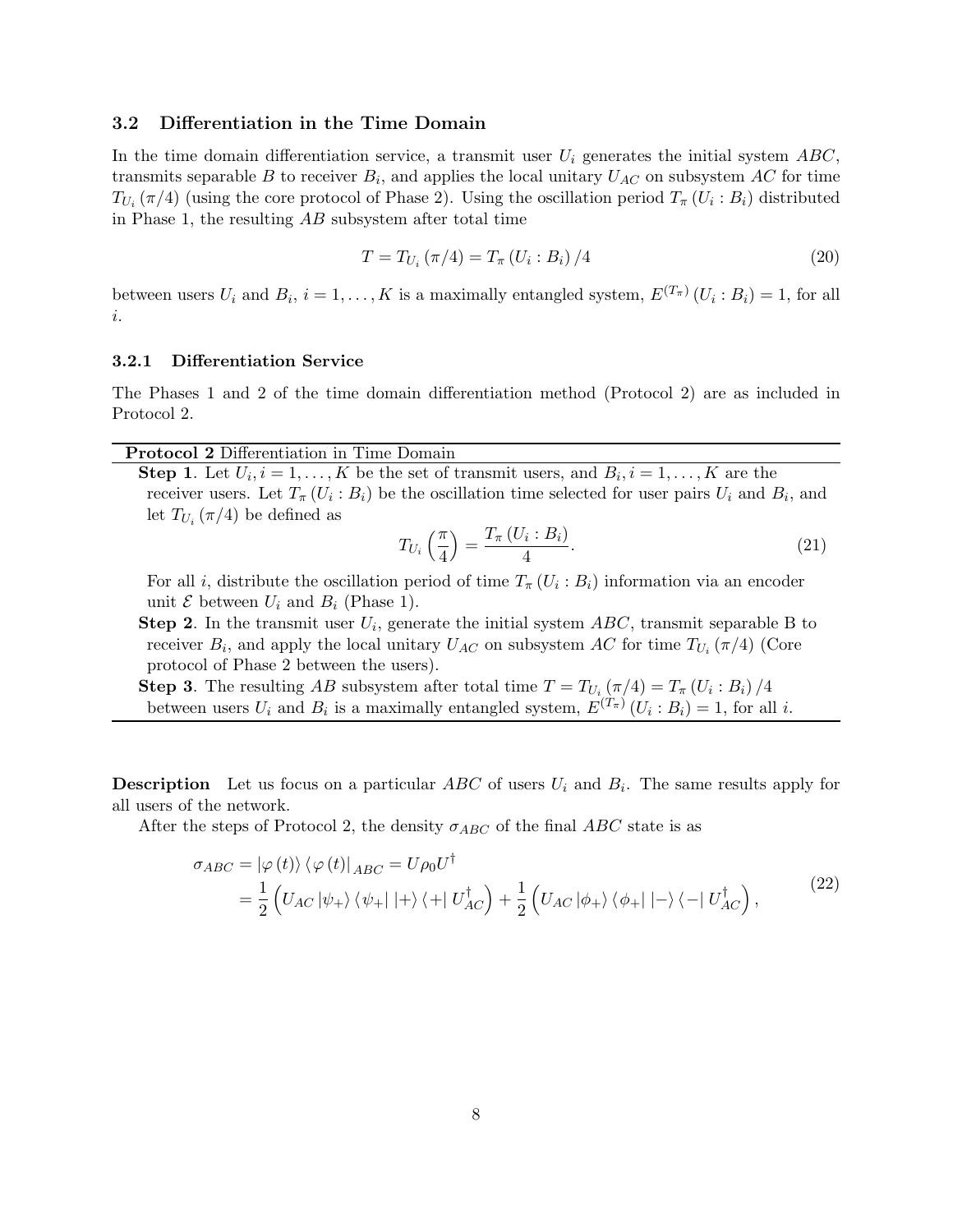where  $|\varphi(t)\rangle_{ABC}$  at t is evaluated as

$$
\begin{split}\n&\left|\varphi(t)\right\rangle_{ABC} \\
&= \frac{1}{\sqrt{2}} \left( U_{AC} \left( |\psi_{+} \rangle |+ \right) \right) + U_{AC} \left( |\phi_{+} \rangle |- \right) \right) \\
&= \frac{1}{\sqrt{2}} \left( \cos \left( t \right) \left( \frac{1}{2} \left( |010 \rangle + |011 \rangle + |100 \rangle + |101 \rangle \right) \right) + \cos \left( t \right) \left( \frac{1}{2} \left( |000 \rangle - |001 \rangle + |110 \rangle - |111 \rangle \right) \right) \\
&- i \sin \left( t \right) \left( \frac{1}{2} \left( |111 \rangle + |110 \rangle + |001 \rangle + |000 \rangle \right) \right) + i \sin \left( t \right) \left( \frac{1}{2} \left( |101 \rangle - |100 \rangle + |011 \rangle - |010 \rangle \right) \right) \right) \\
&= \frac{1}{\sqrt{2}} \left( \cos \left( t \right) \left( |\psi_{+} \rangle |+ \rangle + |\phi_{+} \rangle |- \rangle \right) - i \sin \left( t \right) \left( |\phi_{+} \rangle |+ \rangle - |\psi_{+} \rangle |- \rangle \right) \\
&= \frac{1}{\sqrt{2}} \left( \left( \cos \left( t \right) \left( |\psi_{+} \rangle \right) - i \sin \left( t \right) \left( |\phi_{+} \rangle \right) \right) |+ \rangle + \left( \cos \left( t \right) \left( |\phi_{+} \rangle \right) + i \sin \left( t \right) \left( |\psi_{+} \rangle \right) \right) |- \rangle \right),\n\end{split}
$$
\n(23)

where the sign change on  $U_{AC}(\vert \phi_+ \rangle \vert -\rangle)$  is due to the  $\vert -\rangle$  eigenstate on C.

Thus, at  $t = \pi/4 = T_{U_i}(\pi/4)$ , the system state is

$$
\begin{split}\n&\left|\varphi\left(T_{U_{i}}\left(\pi/4\right)\right)\right\rangle_{ABC} \\
&=\frac{1}{\sqrt{2}}\left(\cos\left(\pi/4\right)\left(|\psi_{+}\rangle\left|+\right\rangle+\left|\phi_{+}\rangle\left|-\right\rangle\right)-i\sin\left(\pi/4\right)\left(|\phi_{+}\rangle\left|+\right\rangle-\left|\psi_{+}\rangle\left|-\right\rangle\right)\right) \\
&=\frac{1}{\sqrt{2}}\left(\frac{1}{\sqrt{2}}\left(|\psi_{+}\rangle\left|+\right\rangle+\left|\phi_{+}\rangle\left|-\right\rangle\right)-i\frac{1}{\sqrt{2}}\left(|\phi_{+}\rangle\left|+\right\rangle-\left|\psi_{+}\rangle\left|-\right\rangle\right)\right) \\
&=\frac{1}{\sqrt{2}}\left(\frac{\left(\frac{1}{\sqrt{2}}\left(|\psi_{+}\rangle\right)-i\frac{1}{\sqrt{2}}\left(|\phi_{+}\rangle\right)\right)|+\rangle}{+\left(\frac{1}{\sqrt{2}}\left(|\phi_{+}\rangle\right)+i\frac{1}{\sqrt{2}}\left(|\psi_{+}\rangle\right)\right)|-\rangle}\right),\n\end{split}
$$
\n(24)

where

$$
\frac{1}{\sqrt{2}}\left(|\phi_{+}\rangle+i|\psi_{+}\rangle\right)=i\left(\frac{1}{\sqrt{2}}\left(|\psi_{+}\rangle-i|\phi_{+}\rangle\right)\right);
$$
\n(25)

Thus, up to the global phase both states are the same yielding relative entropy of entanglement between users  $U_i$  and  $B_i$  as

$$
E^{(T_{\pi})}(U_i : B_i) = 1
$$
\n(26)

with unit probability.

### 3.3 Comparative Analysis

The results of the proposed differentiation methods, Protocols 1 and 2, are compared in Fig. [2.](#page-9-0) Fig. [2\(](#page-9-0)a) illustrates the results of a differentiation in the entanglement quantity, while Fig. [2\(](#page-9-0)b) depicts the results of the time-domain differentiation method.

# <span id="page-8-0"></span>4 Conclusions

Entanglement differentiation is an important problem in quantum networks where the legal users have different priorities or where differentiation is a necessity for an arbitrary reason. In this work,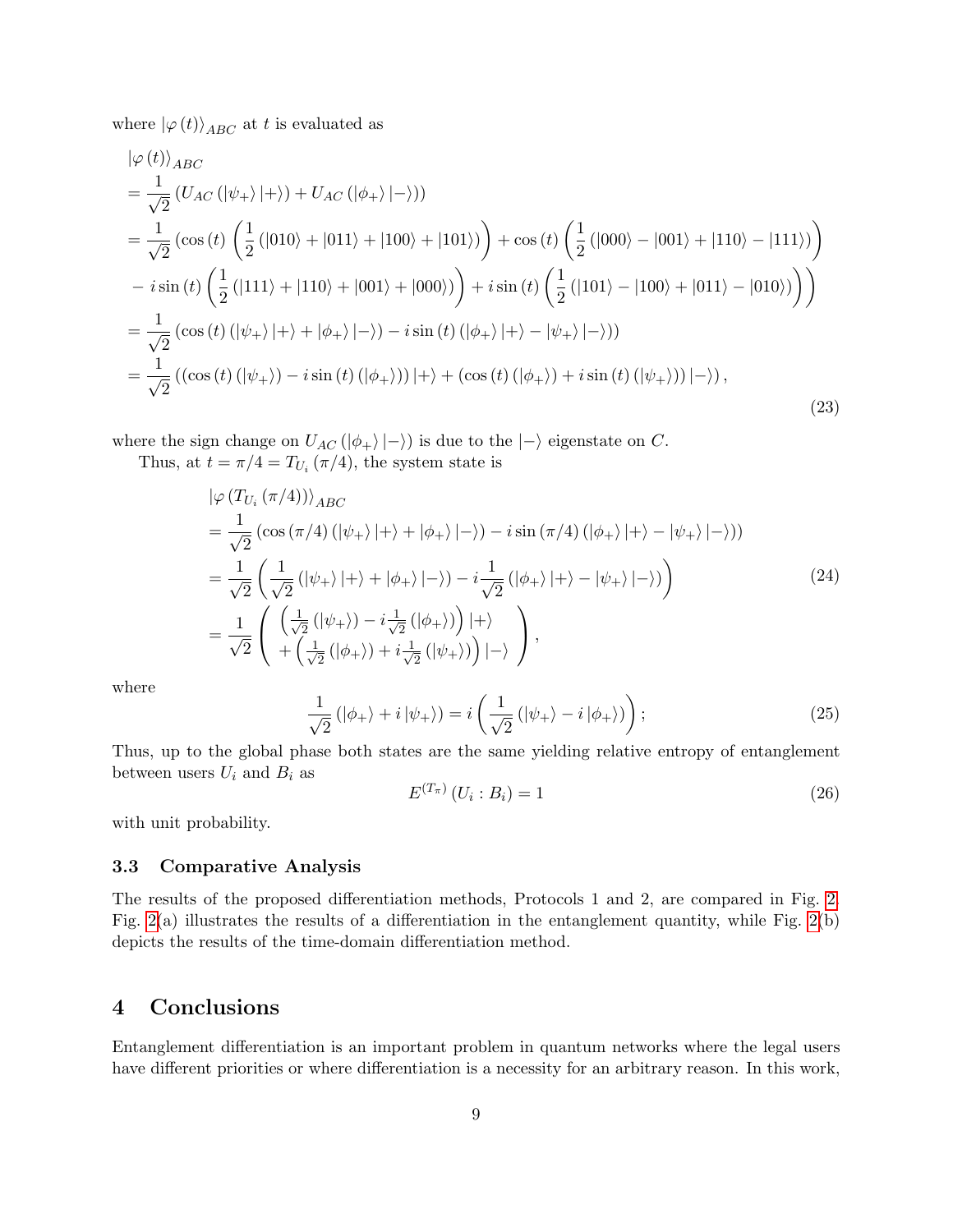

<span id="page-9-0"></span>Figure 2: Entanglement differentiation service via Hamiltonian dynamics in a multiuser environment. (a): Protocol 1. Each user gives a different amount of entanglement  $E(U_i : B_i) \leq 1$  at a global period of time  $T_{\pi}$ . The differentiation is made in the amount of entanglement (relative entropy of entanglement) by applying the local unitaries for time  $T_{U_i}$  for  $U_i$ ,  $i = 1, \ldots, K$ . User  $U_5$  has the highest priority thus the user gets a maximally entangled system, user  $U_3$  is the lowest priority user and associated with a low amount of entanglement. (b): Protocol 2. All users are assigned with a maximally entangled system,  $E(U_i : B_i) = 1$ , and the differentiation is made in the time domain. For users  $U_i, B_i, i = 1, ..., K$  a particular period of time  $T_{\pi}(U_i : B_i)$  is assigned, and each local unitary is applied for  $T_{U_i}(\pi/4) = T_{\pi}(U_i : B_i)/4$  time to achieve maximally entangled states between the parties. User  $U_5$  has the highest priority thus the user associated with the shortest time period, user  $U_3$  is the lowest priority user with a long time period for the generation of a maximally entangled system.

we defined the EAD service for the availability of entanglement in quantum Internet. In EAD, the differentiation is either made in the amount of entanglement associated with a legal user or in the amount of time that is required to establish a maximally entangled system. The EAD method requires a classical phase for the distribution of timing information between the users. The entanglement establishment is based on Hamiltonian dynamics, which allows the efficient implementation of the entanglement differentiation methods via local unitary operations. The method requires no entanglement transmission between the parties, and the application time of the unitaries can be selected as arbitrarily small via the determination of the oscillation periods to achieve an efficient practical realization. The EAD method is particularly convenient for practical quantum networking scenarios, quantum communication networks, and future quantum Internet.

# Acknowledgements

L.GY. would like to thank Tomasz Paterek for useful discussions. This work was partially supported by the National Research Development and Innovation Office of Hungary (Project No. 2017-1.2.1- NKP-2017-00001), by the Hungarian Scientific Research Fund - OTKA K-112125 and in part by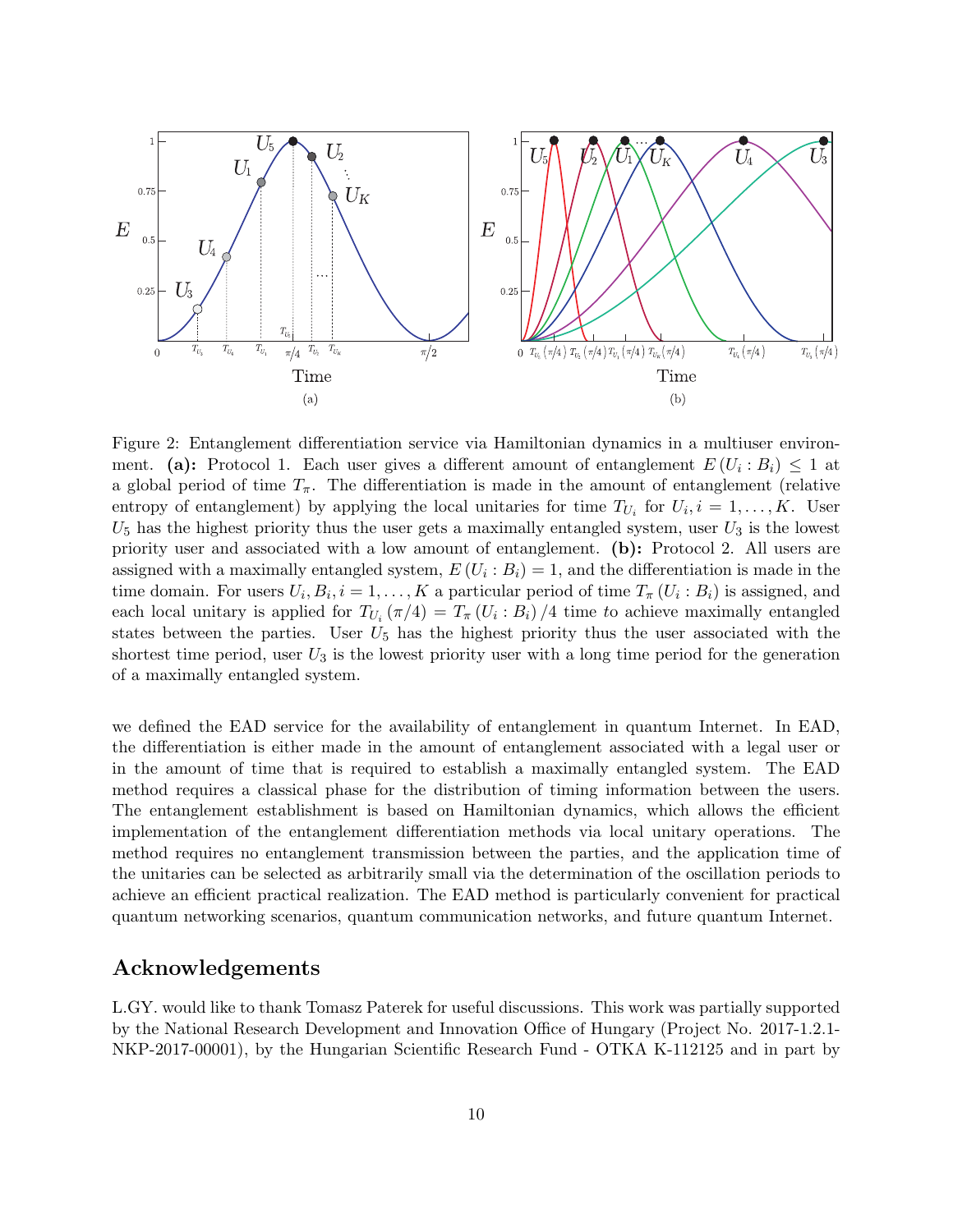the BME Artificial Intelligence FIKP grant of EMMI (BME FIKP-MI/SC).

# References

- <span id="page-10-1"></span>[1] Van Meter, R. Quantum Networking, John Wiley and Sons Ltd, ISBN 1118648927, 9781118648926 (2014).
- <span id="page-10-0"></span>[2] Lloyd, S., Shapiro, J.H., Wong, F.N.C., Kumar, P., Shahriar, S.M. and Yuen, H.P. Infrastructure for the quantum Internet, ACM SIGCOMM Computer Communication Review, 34(5):9– 20, (2004).
- [3] Gyongyosi, L., Imre, S. and Nguyen, H.V. A Survey on Quantum Channel Capacities, IEEE Communications Surveys and Tutorials 99, 1, doi: 10.1109/COMST.2017.2786748 (2018).
- [4] Pirandola, S. Capacities of repeater-assisted quantum communications, arXiv:1601.00966 (2016).
- <span id="page-10-6"></span>[5] Imre, S., Gyongyosi, L. Advanced Quantum Communications - An Engineering Approach. Wiley-IEEE Press (New Jersey, USA), (2013).
- [6] Gyongyosi, L., Imre, S. Entanglement-Gradient Routing for Quantum Networks, Sci. Rep., Nature (2017).
- <span id="page-10-5"></span>[7] W. J. Munro, A. M. Stephens, S. J. Devitt, K. A. Harrison, K. Nemoto, Quantum communication without the necessity of quantum memories, Nature Photonics 6, 777- 781 (2012).
- [8] Van Meter, R., Ladd, T.D., Munro, W.J. and Nemoto, K. System Design for a Long-Line Quantum Repeater, IEEE/ACM Transactions on Networking 17(3), 1002-1013, (2009).
- <span id="page-10-7"></span>[9] Van Meter, R., Satoh, T., Ladd, T.D., Munro, W.J. and Nemoto, K. Path Selection for Quantum Repeater Networks, Networking Science, Vol. 3, Issue 1-4, pp 82-95 (2013).
- <span id="page-10-2"></span>[10] Krisnanda, T., Zuppardo, M., Paternostro, M. and Paterek, T. Revealing non-classicality of unmeasured objects, Phys. Rev. Lett., 119, 120402 (2017).
- <span id="page-10-3"></span>[11] Cubitt, T.S., Verstraete, F., Dur, W. and Cirac, J.I. Separable States Can Be Used To Distribute Entanglement, Phys. Rev. Lett. 91, 037902 (2003).
- [12] Kay, A. Resources for Entanglement Distribution via the Transmission of Separable States, [arXiv:1204.0366v](http://arxiv.org/abs/1204.0366)4, Phys. Rev. Lett. 109, 080503 (2012).
- [13] Chuan, T.K., Maillard, J., Modi, K., Paterek, T., Paternostro, M. and Piani, M. Quantum discord bounds the amount of distributed entanglement, [arXiv:1203.1268v](http://arxiv.org/abs/1203.1268)3, Phys. Rev. Lett. 109, 070501 (2012).
- [14] Streltsov, A., Kampermann, H. and Bruss, D. Quantum cost for sending entanglement, Phys. Rev. Lett. 108, 250501 (2012)
- <span id="page-10-4"></span>[15] Park, J., Lee, S. Separable states to distribute entanglement, [arXiv:1012.5162v](http://arxiv.org/abs/1012.5162)2, Int. J. Theor. Phys. 51 (2012) 1100-1110 (2010).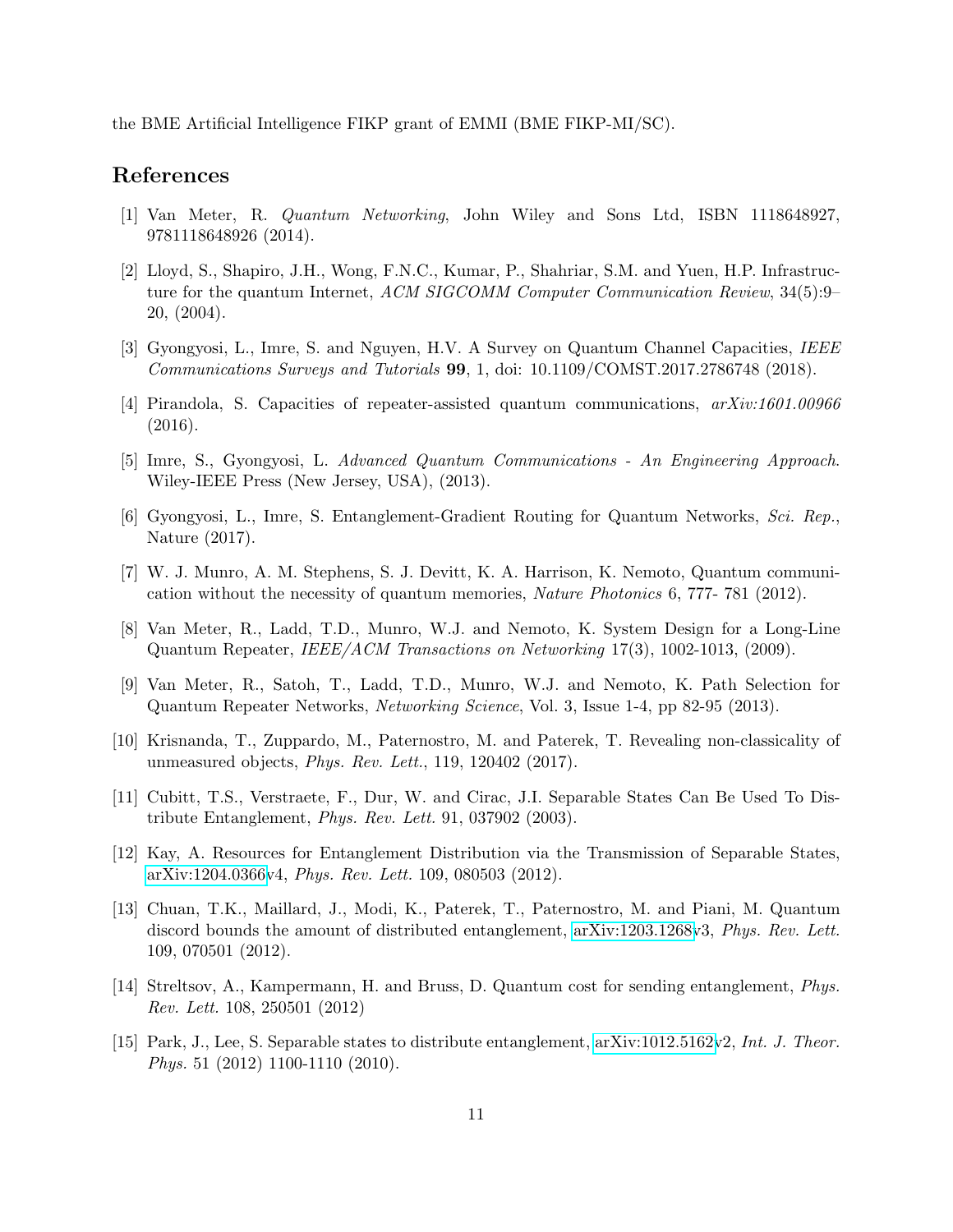- <span id="page-11-1"></span>[16] Jiang, L., Taylor, J.M., Nemoto, K., Munro, W.J., Van Meter, R. and Lukin, M.D. Quantum repeater with encoding. Phys. Rev. A, 79:032325 (2009).
- [17] Xiao, Y.F., Gong, Q. Optical microcavity: from fundamental physics to functional photonics devices. Science Bulletin, 61, 185-186 (2016).
- [18] Zhang, W. et al. Quantum Secure Direct Communication with Quantum Memory. Phys. Rev. Lett. 118, 220501 (2017).
- [19] Biamonte, J. et al. Quantum Machine Learning. Nature, 549, 195-202 (2017).
- [20] Lloyd, S. Mohseni, M. and Rebentrost, P. Quantum algorithms for supervised and unsupervised machine learning.  $arXiv:1307.0411$  (2013).
- [21] Lloyd, S., Mohseni, M. and Rebentrost, P. Quantum principal component analysis. Nature Physics, 10, 631 (2014).
- [22] Lloyd, S. The Universe as Quantum Computer, A Computable Universe: Understanding and exploring Nature as computation, H. Zenil ed., World Scientific, Singapore,  $arXiv:1312.4455v1$ (2013).
- <span id="page-11-0"></span>[23] Kimble, H. J. The quantum Internet. Nature, 453:1023-1030 (2008).
- [24] Kok, P., Munro, W.J., Nemoto, K., Ralph, T.C., Dowling, J.P. and Milburn, G.J. Linear optical quantum computing with photonic qubits. Rev. Mod. Phys. 79, 135-174 (2007).
- [25] Gisin, N. and Thew, R. Quantum Communication. Nature Photon. 1, 165-171 (2007).
- [26] Enk, S. J., Cirac, J. I. and Zoller, P. Photonic channels for quantum communication. Science, 279, 205-208 (1998).
- [27] Briegel, H.J., Dur, W., Cirac, J.I. and Zoller, P. Quantum repeaters: the role of imperfect local operations in quantum communication. Phys. Rev. Lett. 81, 5932-5935 (1998).
- [28] Dur, W., Briegel, H.J., Cirac, J. I. and Zoller, P. Quantum repeaters based on entanglement purification. Phys. Rev. A, 59, 169-181 (1999).
- [29] Duan, L.M., Lukin, M.D., Cirac, J. I. and Zoller, P. Long-distance quantum communication with atomic ensembles and linear optics. *Nature*, 414, 413-418 (2001).
- [30] Van Loock, P., Ladd, T.D., Sanaka, K., Yamaguchi, F., Nemoto, K., Munro, W.J. and Yamamoto, Y. Hybrid quantum repeater using bright coherent light. Phys. Rev. Lett, 96, 240501 (2006).
- [31] Zhao, B., Chen, Z.B., Chen, Y.A., Schmiedmayer, J. and Pan, J.W. Robust creation of entanglement between remote memory qubits. Phys. Rev. Lett. 98, 240502 (2007).
- [32] Goebel, A.M., Wagenknecht, G., Zhang, Q., Chen, Y., Chen, K., Schmiedmayer, J. and Pan, J.W. Multistage Entanglement Swapping. Phys. Rev. Lett. 101, 080403 (2008).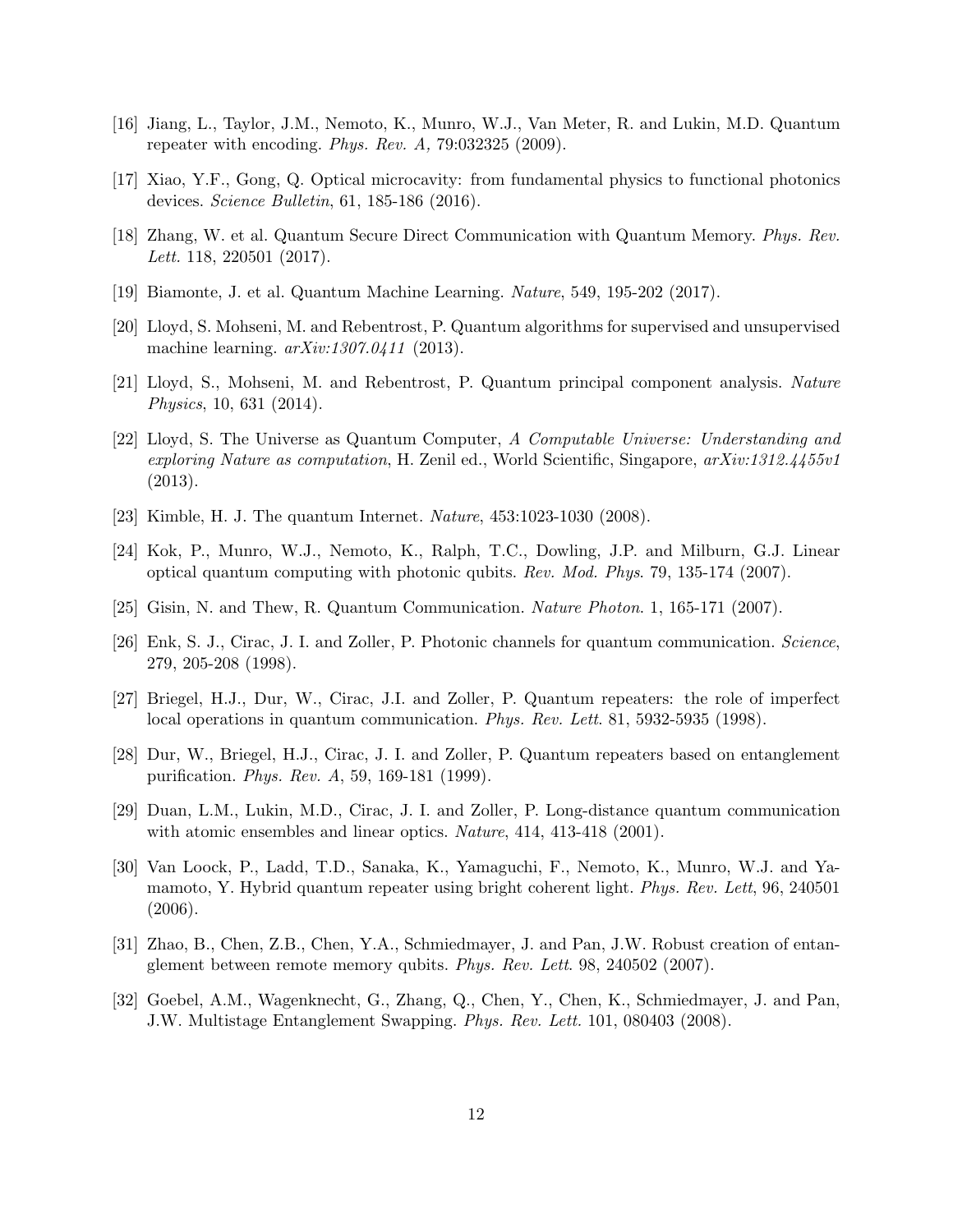- [33] Simon C., de Riedmatten H., Afzelius M., Sangouard N., Zbinden H. and Gisin N. Quantum Repeaters with Photon Pair Sources and Multimode Memories. Phys. Rev. Lett. 98, 190503 (2007).
- [34] Tittel, W., Afzelius, M., Chaneliere, T., Cone, R.L., Kroll, S., Moiseev, S.A. and Sellars, M. Photon-echo quantum memory in solid state systems. Laser Photon. Rev. 4, 244-267 (2009).
- [35] Sangouard, N., Dubessy, R. and Simon, C. Quantum repeaters based on single trapped ions. Phys. Rev. A, 79, 042340 (2009).
- [36] Dur, W. and Briegel, H.J. Entanglement purification and quantum error correction. Rep. Prog. Phys, 70, 1381-1424 (2007).
- [37] Petz, D. Quantum Information Theory and Quantum Statistics, Springer-Verlag, Heidelberg, Hiv: 6. (2008).
- [38] Lloyd, S. Capacity of the noisy quantum channel. *Physical Rev. A*, 55:1613–1622 (1997).
- [39] Shor, P.W. Scheme for reducing decoherence in quantum computer memory. Phys. Rev. A, 52, R2493-R2496 (1995).
- <span id="page-12-2"></span>[40] Sheng, Y.B., Zhou, L. Distributed secure quantum machine learning. Science Bulletin, 62, 1025-2019 (2017).
- <span id="page-12-0"></span>[41] Pirandola, S., Laurenza, R., Ottaviani, C. and Banchi, L. Fundamental limits of repeaterless quantum communications, Nature Communications, 15043, doi:10.1038/ncomms15043 (2017).
- [42] Pirandola, S., Braunstein, S.L., Laurenza, R., Ottaviani, C., Cope, T.P.W., Spedalieri, G. and Banchi, L. Theory of channel simulation and bounds for private communication, Quantum Sci. Technol. 3, 035009 (2018).
- <span id="page-12-1"></span>[43] Laurenza, R. and Pirandola, S. General bounds for sender-receiver capacities in multipoint quantum communications, Phys. Rev. A 96, 032318 (2017).
- <span id="page-12-5"></span>[44] Vedral, V., Plenio, M.B., Rippin, M.A. and Knight, P.L. Quantifying Entanglement, Phys. Rev. Lett. 78, 2275-2279 (1997).
- [45] Vedral, V. and Plenio, M.B. Entanglement measures and purification procedures, Phys. Rev. A 57, 1619–1633 (1998).
- <span id="page-12-6"></span>[46] Vedral, V. The role of relative entropy in quantum information theory, Rev. Mod. Phys. 74, 197–234 (2002).
- <span id="page-12-3"></span>[47] Bisztray, T. and Bacsardi, L. The Evolution of Free-Space Quantum Key Distribution, *Info-*Comm. Journal X:(1) pp. 22-30. (2018).
- [48] Bacsardi, L. On the Way to Quantum-Based Satellite Communication, IEEE Comm. Mag. 51:(08) pp. 50-55. (2013).
- <span id="page-12-4"></span>[49] Lang, M.D. and Caves, C.M. Quantum Discord and the Geometry of Bell-Diagonal States, Phys. Rev. Lett. 105, 150501 (2010).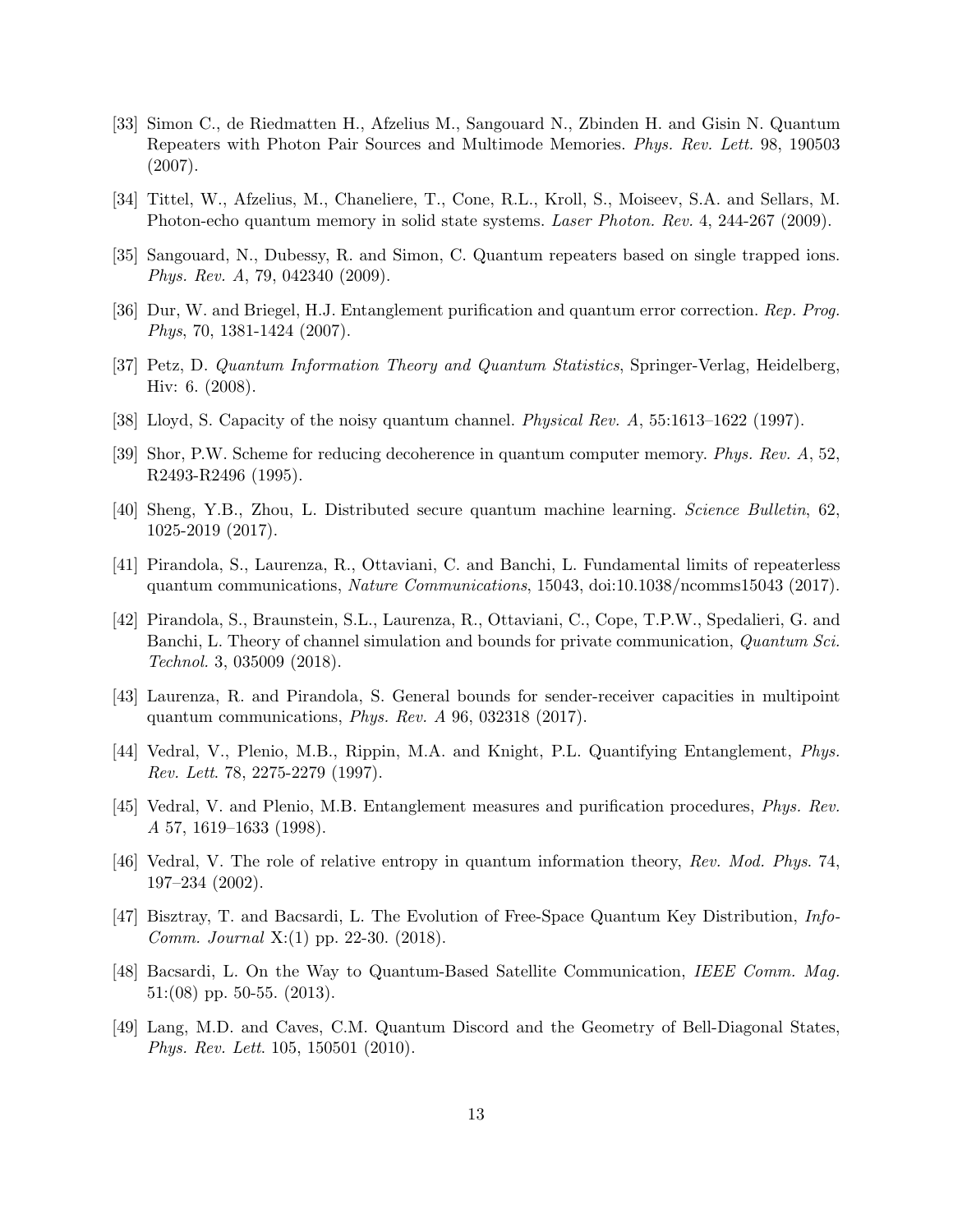# A Appendix

### <span id="page-13-0"></span>A.1 Steps of the Core Protocol

The detailed discussion of the Core Protocol (Protocol 0) is as follows.

In Step 1, the input system  $AB$  [\(1\)](#page-3-0) is an even mixture of the Bell states which contains no entanglement. It is also the situation in Step 2 for the subsystem AB of  $\rho_{ABC}$  [\(3\)](#page-3-1), thus the relative entropy of entanglement for  $\rho_{AB}$  is zero,  $E(A:B) = 0$ . The initial  $\rho_{AB}$  in [\(1\)](#page-3-0) and [\(3\)](#page-3-1), is the unentangled, Bell-diagonal state

$$
\rho_{AB} = \frac{1}{4} \begin{pmatrix} 1 & 0 & 0 & 1 \\ 0 & 1 & 1 & 0 \\ 0 & 1 & 1 & 0 \\ 1 & 0 & 0 & 1 \end{pmatrix}
$$
 (A.1)

with eigenvalues  $v_+ = \frac{1}{2}$  $\frac{1}{2}, v_- = 0, u_+ = \frac{1}{2}$  $\frac{1}{2}$ ,  $u_- = 0$ .

In Step 3, dynamics generated by local Hamiltonian  $H_{AC} = \sigma_A^x \sigma_C^x$  with energy  $E_{AC}$  will lead to entanglement oscillations in  $AB$ . Thus, if  $U_{AC}$  is applied exactly only for a well determined time t, the local unitary will lead to maximally entangled AB with a unit probability.

As a result, for subsystem AB, the entanglement  $E(A : B)$  oscillates [\[10\]](#page-10-2) with the application time t of the unitary. In particular, the entanglement oscillation in  $AB$  generated by the energy  $E_{AC}$  [\(6\)](#page-3-2) of the Hamiltonian  $H_{AC}$  [\(5\)](#page-3-3). This oscillation has a period time  $T_{\pi}$ , which exactly equals to 4t, thus

$$
T_{\pi} = 4t, \tag{A.2}
$$

where t is determined by Alice and Bob. In other words, time t identifies  $\pi/4$ , where  $\pi$  is the oscillation period.

Therefore, after Step 3, the density  $\sigma_{ABC}$  of the final ABC state is as

$$
\sigma_{ABC} = |\varphi(t)\rangle \langle \varphi(t)|_{ABC} = U\rho_0 U^{\dagger}
$$
  
=  $\frac{1}{2} \left( U_{AC} |\psi_+\rangle \langle \psi_+| + |\rangle \langle + |U_{AC}^{\dagger} \rangle + \frac{1}{2} \left( U_{AC} |\phi_+\rangle \langle \phi_+| - |\rangle \langle - |U_{AC}^{\dagger} \rangle \right),$  (A.3)

where  $|\varphi(t)\rangle_{ABC}$  at t is evaluated as

$$
\begin{split}\n&\left|\varphi(t)\right\rangle_{ABC} \\
&= \frac{1}{\sqrt{2}} \left( U_{AC} \left( |\psi_{+} \rangle |+ \rangle \right) + U_{AC} \left( |\phi_{+} \rangle |- \rangle \right) \right) \\
&= \frac{1}{\sqrt{2}} \left( \cos \left( t \right) \left( \frac{1}{2} \left( |010 \rangle + |011 \rangle + |100 \rangle + |101 \rangle \right) \right) + \cos \left( t \right) \left( \frac{1}{2} \left( |000 \rangle - |001 \rangle + |110 \rangle - |111 \rangle \right) \right) \\
&- i \sin \left( t \right) \left( \frac{1}{2} \left( |111 \rangle + |110 \rangle + |001 \rangle + |000 \rangle \right) \right) + i \sin \left( t \right) \left( \frac{1}{2} \left( |101 \rangle - |100 \rangle + |011 \rangle - |010 \rangle \right) \right),\n\end{split}
$$

(A.4)

that can be rewritten as

$$
\frac{1}{\sqrt{2}}\left(\cos\left(t\right)\left(\left|\psi_{+}\right\rangle\right+\right)+\left|\phi_{+}\right\rangle\left|-\right\rangle\right)-i\sin\left(t\right)\left(\left|\phi_{+}\right\rangle\right|+\right\rangle-\left|\psi_{+}\right\rangle\left|-\right\rangle\right)\right)
$$
\n
$$
=\frac{1}{\sqrt{2}}\left(\left(\cos\left(t\right)\left(\left|\psi_{+}\right\rangle\right)-i\sin\left(t\right)\left(\left|\phi_{+}\right\rangle\right)\right|+\right\rangle+\left(\cos\left(t\right)\left(\left|\phi_{+}\right\rangle\right)+i\sin\left(t\right)\left(\left|\psi_{+}\right\rangle\right)\right|-\right\rangle\right),\tag{A.5}
$$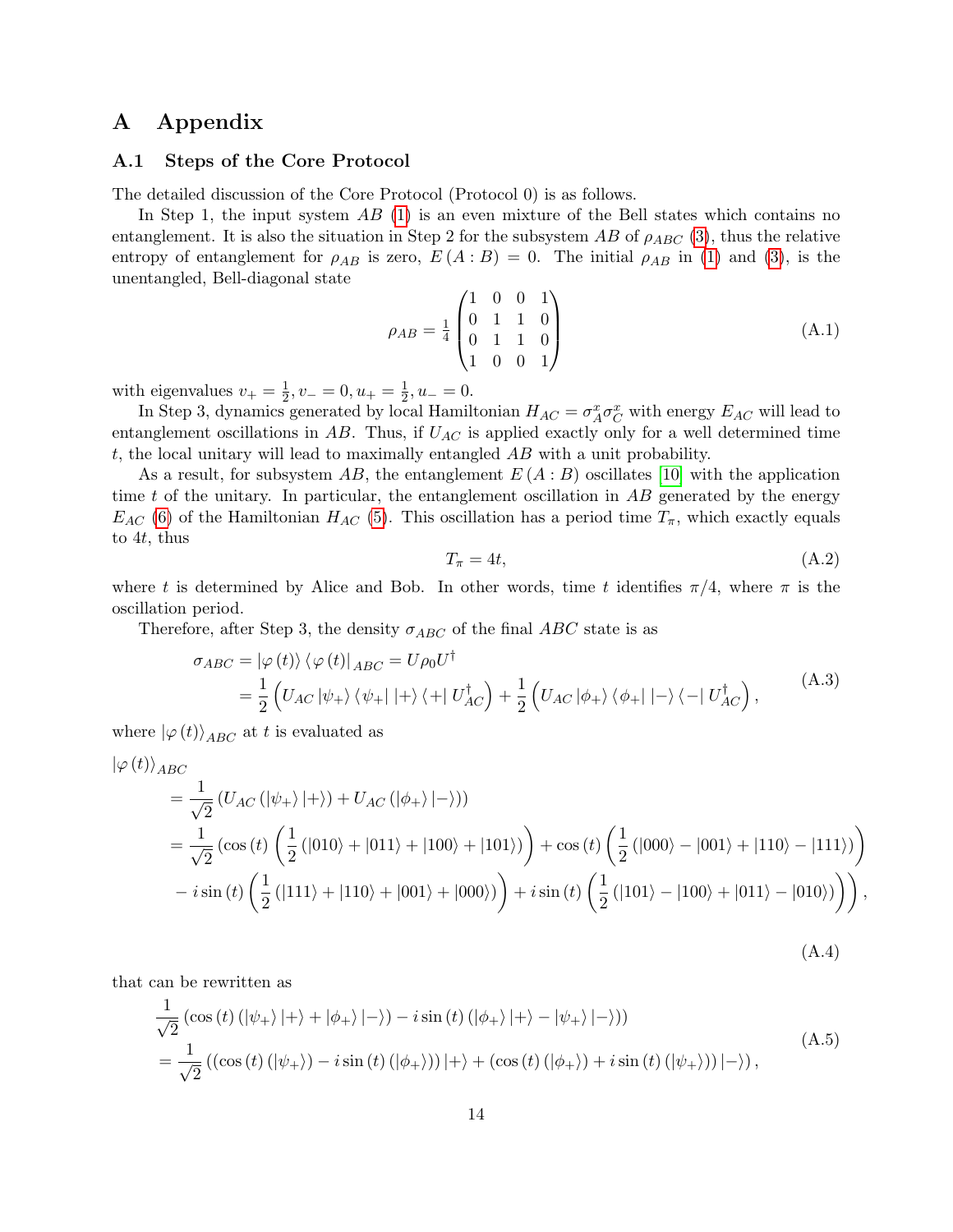where the sign change on  $U_{AC} (\vert \phi_+ \rangle \vert -\rangle)$  is due to the  $\vert -\rangle$  eigenstate on C.

Thus, at  $t = \pi/4$ ,

$$
|\varphi(\pi/4)\rangle_{ABC} = \frac{1}{\sqrt{2}} \left( \cos(\pi/4) \left( |\psi_+ \rangle | + \rangle + |\phi_+ \rangle | - \rangle \right) - i \sin(\pi/4) \left( |\phi_+ \rangle | + \rangle - |\psi_+ \rangle | - \rangle \right) \right)
$$
  

$$
= \frac{1}{\sqrt{2}} \left( \frac{1}{\sqrt{2}} \left( |\psi_+ \rangle | + \rangle + |\phi_+ \rangle | - \rangle \right) - i \frac{1}{\sqrt{2}} \left( |\phi_+ \rangle | + \rangle - |\psi_+ \rangle | - \rangle \right) \right)
$$
  

$$
= \frac{1}{\sqrt{2}} \left( \frac{\left( \frac{1}{\sqrt{2}} \left( |\psi_+ \rangle \right) - i \frac{1}{\sqrt{2}} \left( |\phi_+ \rangle \right) \right) | + \rangle}{\left( \frac{1}{\sqrt{2}} \left( |\phi_+ \rangle \right) + i \frac{1}{\sqrt{2}} \left( |\psi_+ \rangle \right) \right) | - \rangle} \right),
$$
(A.6)

where

$$
\frac{1}{\sqrt{2}}\left(|\phi_{+}\rangle+i|\psi_{+}\rangle\right)=i\left(\frac{1}{\sqrt{2}}\left(|\psi_{+}\rangle-i|\phi_{+}\rangle\right)\right);
$$
\n(A.7)

i.e., up to the global phase both states are the same.

Therefore the  $|\varphi(\pi/4)\rangle_{ABC}$  system state of ABC at  $t = \pi/4$  is yielded as

$$
|\varphi(\pi/4)\rangle_{ABC} = \frac{1}{\sqrt{2}} \left( \frac{1}{\sqrt{2}} \left( |\psi_+\rangle - i | \phi_+\rangle \right) \right) |+\rangle + \frac{1}{\sqrt{2}} \left( \frac{1}{\sqrt{2}} \left( |\psi_+\rangle - i | \phi_+\rangle \right) \right) |-\rangle, \tag{A.8}
$$

while the density matrix  $\sigma_{ABC}$  of the final  $ABC$  system in matrix form is as

$$
\sigma_{ABC} = \frac{1}{8} \begin{pmatrix}\n1 & 0 & -i & 0 & -i & 0 & 1 & 0 \\
0 & 1 & 0 & -i & 0 & -i & 0 & 1 \\
i & 0 & 1 & 0 & 1 & 0 & i & 0 \\
0 & i & 0 & 1 & 0 & 1 & 0 & i \\
i & 0 & 1 & 0 & 1 & 0 & i & 0 \\
0 & i & 0 & 1 & 0 & 1 & 0 & i \\
1 & 0 & -i & 0 & -i & 0 & 1 & 0 \\
0 & 1 & 0 & -i & 0 & -i & 0 & 1\n\end{pmatrix}.
$$
\n(A.9)

As one can verify, the resulting AB state  $|\xi(\pi/4)\rangle_{AB}$  at  $t = \pi/4$  is pure and maximally entangled,

$$
|\xi(\pi/4)\rangle_{AB} = \frac{1}{\sqrt{2}} (|\psi_+\rangle - i |\phi_+\rangle), \qquad (A.10)
$$

yielding relative entropy of entanglement

$$
E(A:B) = 1\tag{A.11}
$$

with unit probability.

The  $\sigma_{AB}$  density matrix of the final  $AB$  state is

$$
\sigma_{AB} = |\xi(\pi/4)\rangle \langle \xi(\pi/4)|_{AB}
$$
  
=  $\frac{1}{2} (|\psi_+\rangle - i |\phi_+\rangle) (\langle \psi_+| + i \langle \phi_+|)$   
=  $\frac{1}{2} (|\psi_+\rangle \langle \psi_+| + i |\psi_+\rangle \langle \phi_+| - i |\phi_+\rangle \langle \psi_+| + |\phi_+\rangle \langle \phi_+|),$  (A.12)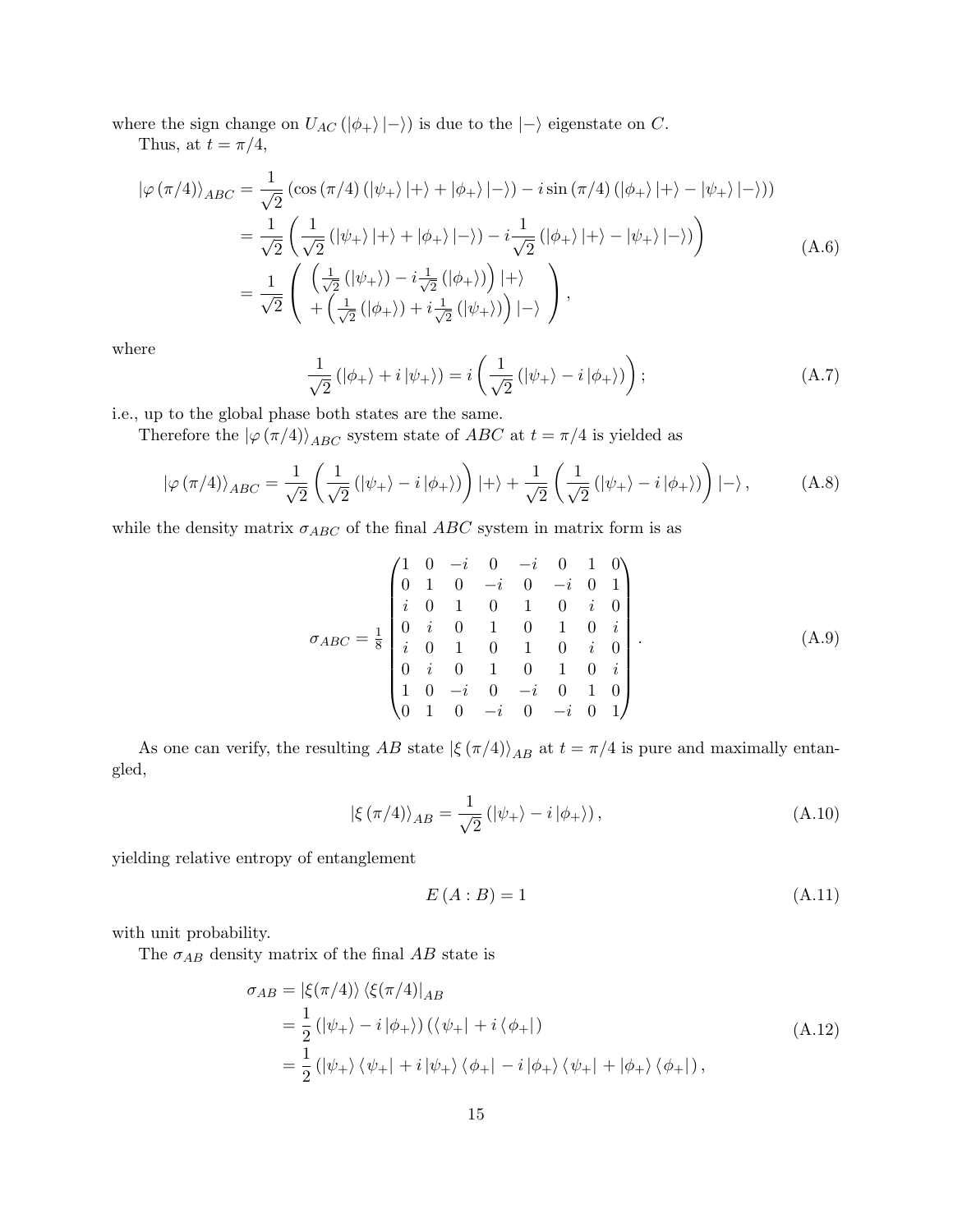which in matrix form is as

$$
\sigma_{AB} = \frac{1}{4} \begin{pmatrix} 1 & -i & -i & 1 \\ i & 1 & 1 & i \\ i & 1 & 1 & i \\ 1 & -i & -i & 1 \end{pmatrix} .
$$
 (A.13)

The negativity for the  $\sigma_{AB}^{T_B}$  partial transpose of  $\sigma_{AB}$  yields

$$
N\left(\sigma_{AB}^{T_B}\right) = \frac{\left\|\sigma_{AB}^{T_B}\right\| - 1}{2} = \frac{\text{Tr}\left(\sqrt{\left(\sigma_{AB}^{T_B}\right)^{\dagger}\sigma_{AB}^{T_B}}\right) - 1}{2} = \frac{i}{2},\tag{A.14}
$$

which also immediately proves that  $AB$  is maximally entangled. For a comparison, for the density matrix of initial  $AB$ , [\(1\)](#page-3-0), is  $N(\rho_{AB}^{T_B}) = 0$ .

Note that subsystem  $C$  requires no further storage in a quantum memory, since the output density  $\sigma_{ABC}$  can be rewritten as

$$
\sigma_{ABC} = \frac{1}{2} \left( \left| \xi \left( \frac{\pi}{4} \right) \right\rangle_{AB} \right| + \rangle \right) \left( \left\langle \xi \left( \frac{\pi}{4} \right) \right|_{AB} \left\langle + \right| \right) + \frac{1}{2} \left( \left| \xi \left( \frac{\pi}{4} \right) \right\rangle_{AB} \right| - \rangle \right) \left( \left\langle \xi \left( \frac{\pi}{4} \right) \right|_{AB} \left\langle - \right| \right)
$$
\n
$$
= \left| \xi \left( \frac{\pi}{4} \right) \right\rangle \left\langle \xi \left( \frac{\pi}{4} \right) \right|_{AB} \left( \left| + \right\rangle \left\langle + \right| + \left| - \right\rangle \left\langle - \right| \right)
$$
\n
$$
= \left( \left| \xi \left( \frac{\pi}{4} \right) \right\rangle \left\langle \xi \left( \frac{\pi}{4} \right) \right|_{AB} \right) I,
$$
\n(A.15)

where  $I$  is the identity operator, therefore the protocol does not require long-lived quantum memories.

#### A.1.1 Classical Correlations

The classical correlation is transmitted subsystem B of [\(1\)](#page-3-0) in Step 1 is as follows. Since  $\rho_{AB}$  is a Bell-diagonal state [\[49\]](#page-12-4) of two qubits  $A$  and  $B$  it can be written as

$$
\rho_{AB} = \frac{1}{4} \left( I + \sum_{j=1}^{3} c_j \sigma_j^A \otimes \sigma_j^B \right) = \sum_{a,b} \lambda_{ab} \left| \beta_{ab} \right\rangle \left\langle \beta_{ab} \right|, \tag{A.16}
$$

where terms  $\sigma_j$  refer to the Pauli operators, while  $|\beta_{ab}\rangle$  is a Bell-state

$$
|\beta_{ab}\rangle = \frac{1}{\sqrt{2}} (|0,b\rangle + (-1)^a |1,1 \oplus b\rangle), \qquad (A.17)
$$

while  $\lambda_{ab}$  are the eigenvalues as

$$
\lambda_{ab} = \frac{1}{4} \left( 1 + (-1)^a c_1 - (-1)^{a+b} c_2 + (-1)^b c_3 \right). \tag{A.18}
$$

The I quantum mutual information of Bell diagonal state  $\rho_{AB}$  quantifies the total correlations in the joint system  $\rho_{AB}$  as

$$
\mathcal{I} = S(\rho_A) + S(\rho_B) - S(\rho_{AB})
$$
  
= S(\rho\_B) - S(B|A)  
= 2 - S(\rho\_{AB})  
= \sum\_{a,b} \lambda\_{ab} \log\_2 (4\lambda\_{ab}), \qquad (A.19)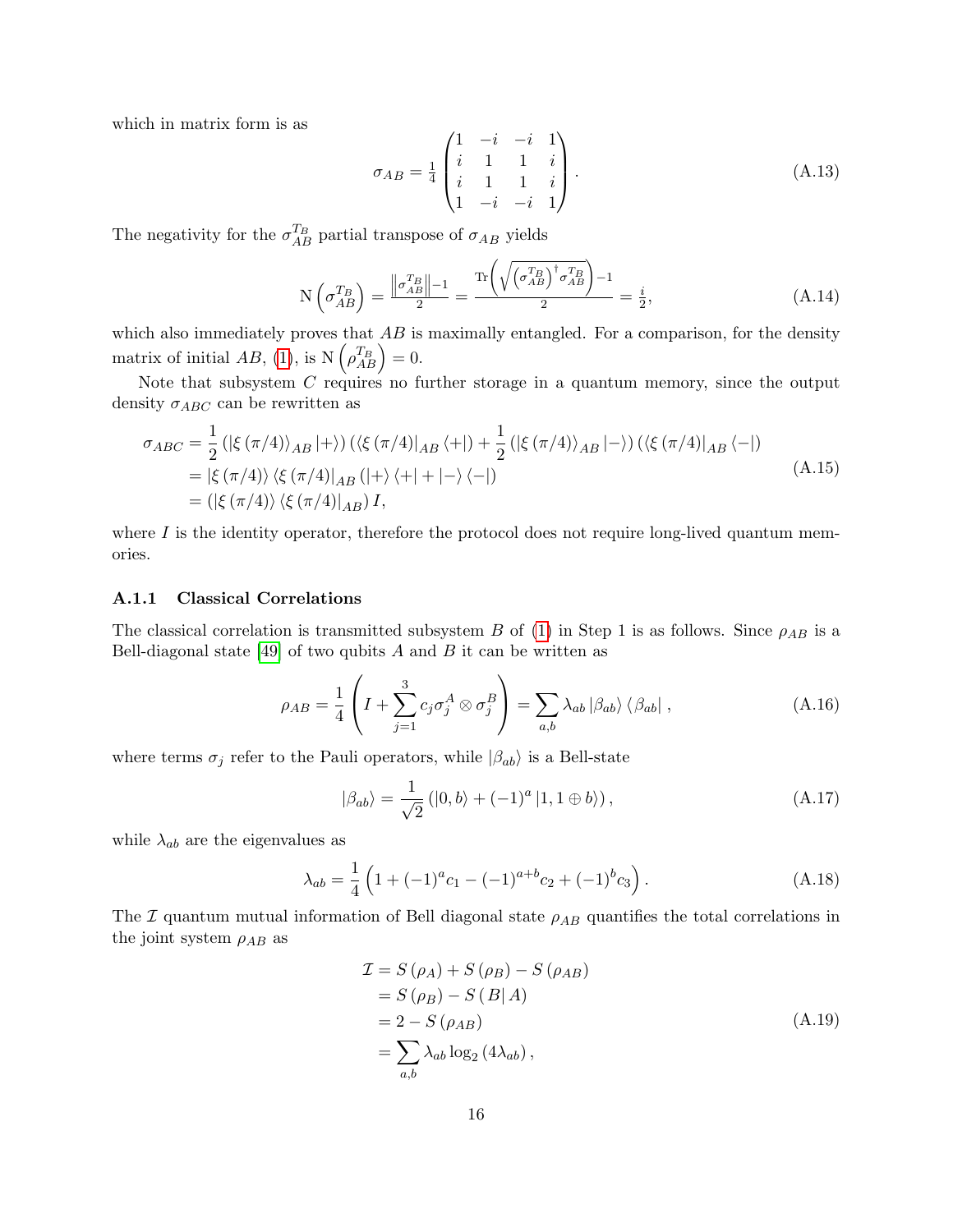where  $S(\rho) = -\text{Tr}(\rho \log_2 \rho)$  is the von Neumann entropy of  $\rho$ , and  $S(B|A) = S(\rho_{AB}) - S(\rho_A)$  is the conditional quantum entropy.

The  $\mathcal{C}(\rho_{AB})$  classical correlation function measures the purely classical correlation in the joint state  $\rho_{AB}$ . The amount of purely classical correlation  $\mathcal{C}(\rho_{AB})$  in  $\rho_{AB}$  can be expressed as follows [\[49\]](#page-12-4):

$$
\mathcal{C}(\rho_{AB}) = S(\rho_B) - \tilde{S}(B|A)
$$
  
=  $S(\rho_B) - \min_{E_k} \sum_k p_k S(\rho_{B|k})$   
=  $1 - H\left(\frac{1+c}{2}\right)$   
=  $\frac{1+c}{2}\log_2(1+c) + \frac{1-c}{2}\log_2(1-c)$ , (A.20)

where

$$
\rho_{B|k} = \frac{\langle k|\rho_{AB}|k\rangle}{\langle k|\rho_A|k\rangle} \tag{A.21}
$$

is the post-measurement state of  $\rho_B$ , the probability of result k is

$$
p_k = Dq_k \langle k|\rho_A|k\rangle, \tag{A.22}
$$

while d is the dimension of system  $\rho_A$  and the  $q_k$  make up a normalized probability distribution,  $E_k = Dq_k |k\rangle \langle k|$  are rank-one POVM (positive-operator valued measure) elements of the POVM measurement operator  $E_k$  [\[49\]](#page-12-4), while  $H(p) = -p \log_2 p - (1 - p) \log_2 (1 - p)$  is the binary entropy function, and

$$
c = \max |c_j| \tag{A.23}
$$

For the transmission of B the subsystem  $\rho_{AB}$  is expressed as given by [\(1\)](#page-3-0), thus the classical correlation during the transmission is

$$
\mathcal{C}\left(\rho_{AB}\right) = 1 - H\left(\frac{1+c}{2}\right) = 1,\tag{A.24}
$$

where  $c = 1$ .

## A.2 Abbreviations

EAD Entanglement Availability Differentiation

POVM Positive-Operator Valued Measure

#### A.3 Notations

The notations of the manuscript are summarized in Table [A.1.](#page-17-0)